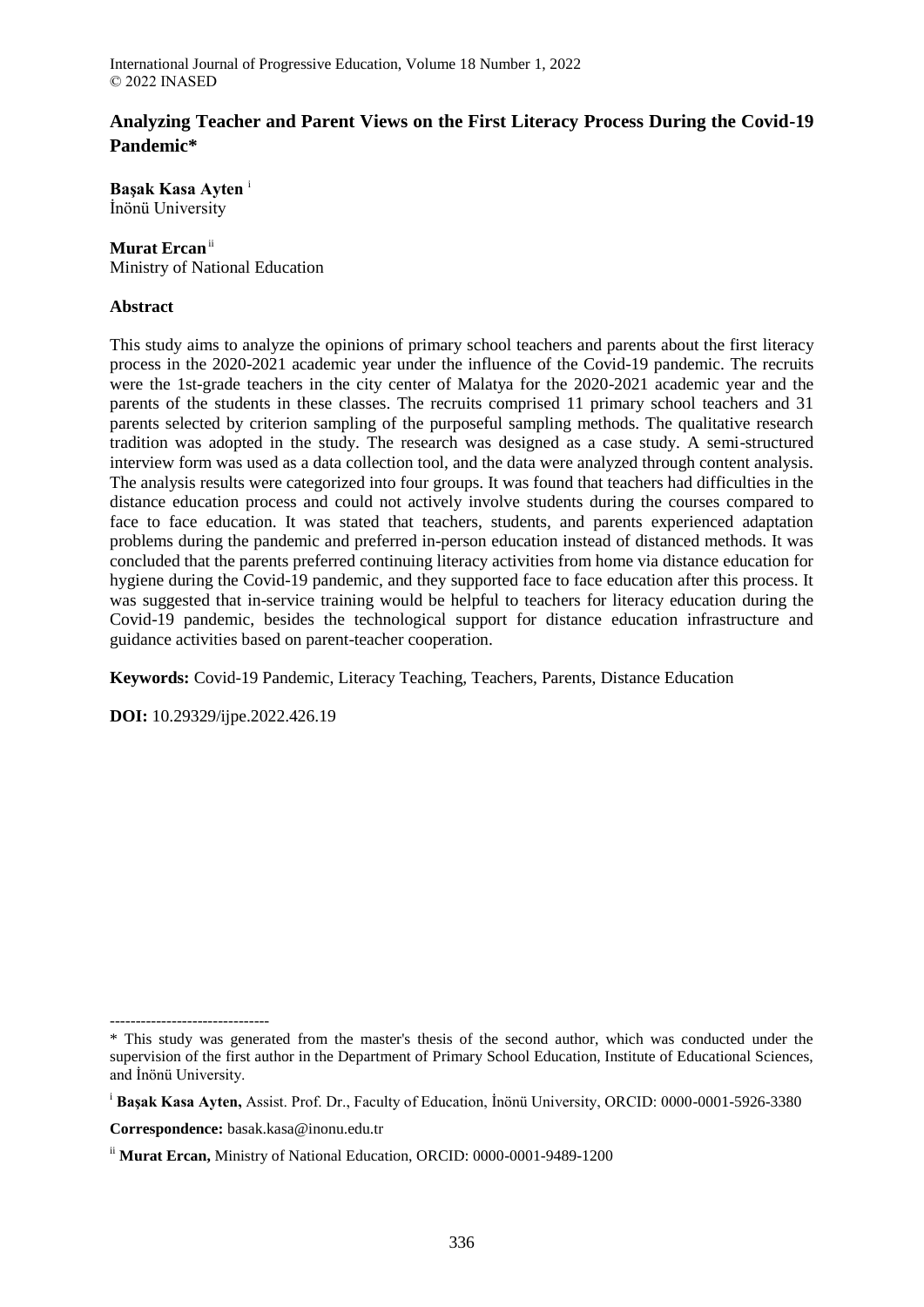# **INTRODUCTION**

The first literacy is called the stage in which the individual transitions to the written and oral language. This is the first literacy period when a student can express oneself orally, use the symbols of the written language, and transfer what is heard into writing (Ferah, 2004). Primary literacy education is a language teaching process that starts from the first year of elementary school and aims to gain reading and writing skills with the support of the family (Baş, 2006). Listening, speaking, reading, and writing skills are developed as a whole in this process. The individual starts primary school with experiences gained from family and environment in both comprehension and expression skills. With certain skills in oral communication, the individual tries to develop the written expression skills in the first reading and writing process. Reading and writing skills, essential factors in successful learning, also ensure the permanence of emotions, thoughts, and knowledge. The basis of primary school ages includes literacy skills in this sense (Çaydere, 2010).

Language development starts in the mother's womb and advances with listening and speaking skills from birth until the school period (Babayiğit, 2019). The reading and writing skills are added to the language development process with literacy teaching. Natural language acquisition in pre-school continues in a planned way in the first literacy process, through which reading and writing skills are tried to be gained from the 1st grade of primary school, by systematic and dependent on a program (Sağırlı, 2015). Literacy skills, which progress in a planned and programmed way with the individual's involvement in formal education, are the primary skills they should have in their life-long learning (Özdemir, 2015). The basic skills acquired in this period are fundamental in shaping one's professional and social life.

The development of skills such as using Turkish correctly and effectively, lifelong learning, communication, decision making, and problem-solving in the first literacy process are also significant (Ministry of National Education [MNE], 2009, p. 232). Reading and understanding the texts, expressing feelings and thoughts in writing and verbally, writing by the rules, effective communication with the environment, and enjoying learning Turkish are among the primary literacy teaching goals (Çelenk, 2007, p. 32). The first literacy process can be described as the initial step in the multi-faceted individual development, which is organized according to the interests and needs of the students.

Several literacy methods are used to achieve the purpose of the first literacy process. Each country determines its literacy method by its literacy purposes, alphabet structure, and demographic characteristics. The reading and writing teaching has been conducted with the sound-based sentence method in Turkey since 2005. The voice-based first literacy teaching approach is performed in 3 stages. First, preparation for first literacy, first literacy initiation and progress, and independent reading as the third. The listening exercises, finger, hand, and arm muscle development activities, painting, and drawing exercises are concluded during the first reading and writing preparation stage. First, literacy and progress is the stage through which the teaching of sounds begins, the processes of sensing, recognizing, distinguishing sounds are achieved, then sounds are brought together to syllables, syllables to words, words to sentences, and finally, texts. The independent literacy process starts after all the sounds are taught, and reading exercises are conducted for at least two weeks to ensure fluent reading (MNE, 2019).

Certain misconceptions in this process in which the first literacy skills are developed might continue for years. The first literacy skill, effective in literacy and other life stages, must be acquired correctly and understandably. Misconceptions regarding notebooks, holding a pen, and writing letters can pose difficulties to correct in the future. It becomes necessary to spend this process in an organized way with the proper planning for literacy. However, learning environments may differ in the education and training process. Face to face education can also be conducted remotely due to geographical distances, extraordinary circumstances, or socio-economic reasons. Besides, education and training activities can be performed remotely during and after natural disasters, pandemics, and extraordinary situations. The first literacy activities can be conducted in another environment through various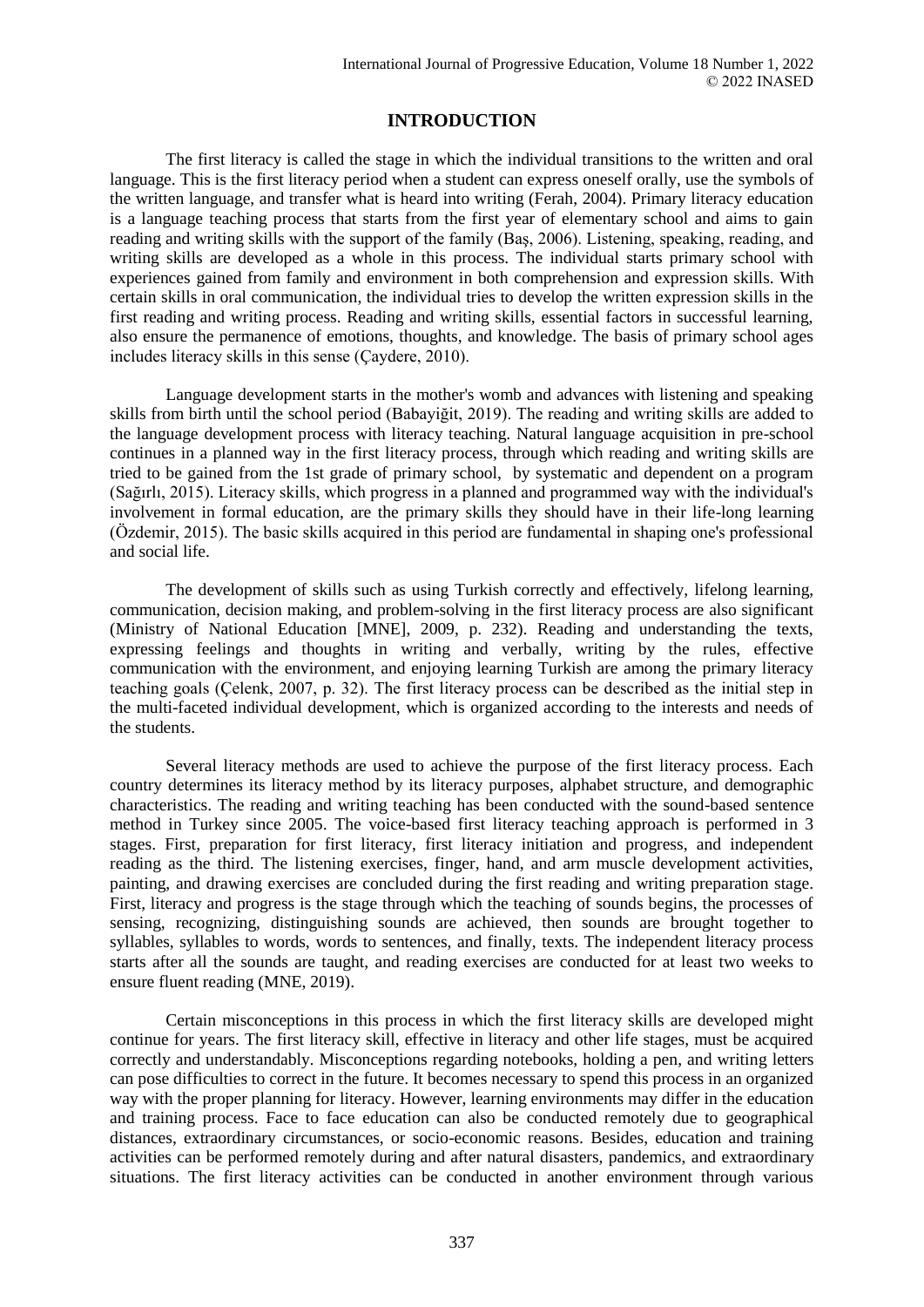technological tools apart from the face to face education environment in such cases within a planned manner.

The Covid-19 pandemic outbreak in Wuhan, China, in late 2019 has affected the whole world since March 2020 and caused education to be significantly affected and conducted remotely. The changes in the digital media and learning environments with the Covid-19 pandemic forced Turkey to introduce some changes regarding education in March 2020. Although it was said that the first break would last three weeks, it was decided that the second semester of the 2019-2020 academic year would be continued with distance education due to the high number of cases. The education period continued through the distance education model created with rapid planning (Eken, Tosun, and Tuzcu Eken, 2020). Students, teachers, parents, and administrators were affected by this change on March 23, 2020, and tried to adapt to the digitalized education process. The education activities starting from kindergarten, primary schools, secondary schools, and universities were transformed in a short time as a week as distance education was implemented (Sirer, 2020). The educational content of the Ministry of National Education was conveyed through television, and the internet was accessed free of charge since then. The students connected to the Education Informatics Network (EIN) through television and the internet the curriculum sections that were left incomplete were thought through these organs. The student and teacher interactions, teaching methods, and techniques have also changed with distance education.

One of the tools that primary school teachers utilize to develop technical skills and methods regarding the first reading and writing process is digital products. Altunkaynak and Çağımlar (2020) asserted that primary school teachers are at a moderate level using digital products. The use of digital products in the literacy process with distance education has become essential considering the Covid-19 pandemic. Furthermore, the lack of technological infrastructure and equipment, especially the problems in the internet connections of the primary school teachers, the inability of objective evaluations, completing the learning process, lack of detailed examinations on the course material, lack of opportunities to enjoy the activities, teacher's active and students' passive states, lack of possibilities to observe individual differences were the most common issues considering the Covid-19 pandemic (Fauzi & Khusuma, 2020; Kasa Ayten, 2021; Yurtbakan & Akyıldız, 2020). It was found that the teachers managing the educational activities during the Covid-19 pandemic experienced some problems and tried to solve these problems. Since parents are also involved in distance education, they must support teachers to overcome this period more comfortably and healthily. It is essential to get stakeholder opinions from teachers and parents regarding the distance education conducted during the Covid-19 pandemic and to be able to reveal the process they experienced.

Distance education was performed together with face to face education in the 2020-2021 academic year after the second term of the 2019-2020 academic year with distance education, as Covid-19 remains a vivid threat. Analyzing the education of the students who are just introduced to the education system shall guide the literature by revealing the pandemic's effects. Examining the literacy process of 1st-grade students during the Covid-19 pandemic and consulting primary school teachers and parents regarding this process shall be effective in helping future education processes.

Thus, the study aims to reveal the primary school teacher and parent views on the literacy process during the pandemic regarding the first literacy process in which distance education and face to face education were performed together during the 2020-2021 academic year. For this purpose, this study investigated the following sub-problems.

- 1) What are the primary school teachers' opinions regarding:
- The preparation phase of the first literacy process during the Covid-19 pandemic?
- The initiation and progression phase of first literacy process during the Covid-19 pandemic?
- 2) What are the parents' opinions regarding: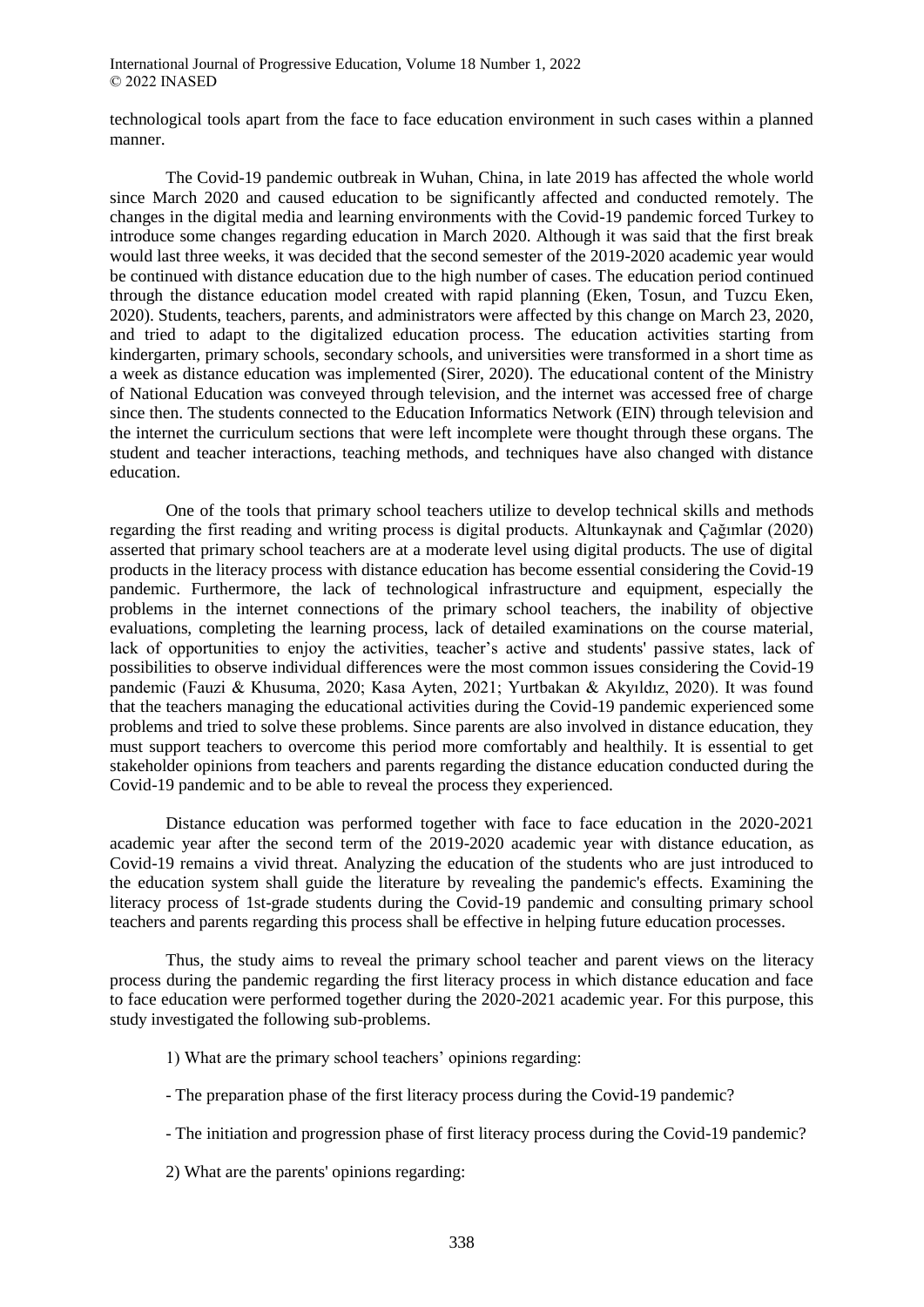- The preparation phase of the first literacy process during the Covid-19 pandemic?
- The initiation and progression phase of first literacy process during the Covid-19 pandemic?

### **METHOD**

The qualitative research tradition was followed in the study. The case study model of the qualitative research tradition was adopted. Case studies try to describe an event as it is. It differs from other qualitative research methods by detailed descriptions and interpretations of a unit or a limited system (Hancock & Algozzine, 2006). Yin (2014) argued that a case study has six stages: "planning, design, preparation, collection, analysis, sharing." Accordingly, permission was obtained from the Malatya Provincial Directorate of National Education for the research following the literature review in the planning stage. Semi-structured interview forms regarding the first literacy process during the Covid-19 pandemic were prepared to interview teachers and parents. Afterward, two field experts working in primary school teaching and two Turkish teaching experts were consulted. The pilot interview was held with 1 teacher and 1 parent as the forms were finalized.

The recruits were selected through the purposeful sampling methods, namely the criterion sampling method. The criterion used in this sampling method comprised primary school teachers working in the 1st grade of public schools and parents with different socio-economic segments affiliated to the Battalgazi and Yeşilyurt district directorates of national education in Malatya and provided distance education in the 2020-2021 academic year. Teachers' demographic information is available in Table 1.

| Demographic Features          |                          | N |
|-------------------------------|--------------------------|---|
| Gender                        | Female                   |   |
|                               | Male                     |   |
| <b>Education Status</b>       | Graduate                 |   |
|                               | <b>Bachelor's Degree</b> |   |
|                               | Postgraduate             |   |
| <b>Professional Seniority</b> | 5-10 years               |   |
|                               | $11-20$ years            |   |
|                               | 21-30 Years              |   |
| Total                         |                          |   |

#### **Table 1. Demographic Characteristics of Teachers**

As Table 1 illustrates, 3 female and 8 male teachers were recruited. 1 of the teachers was a college graduate, 9 of them were undergraduates, and 1 of them was a postgraduate. Moreover, 2 had experience between 5-10 years, 4 had 11-20 years, and 5 had 21-30 years. Parents' demographic information obtained before the interviews is provided in Table 2.

| Demographic Features    |                          | N              |
|-------------------------|--------------------------|----------------|
| Gender                  | Female                   | 22             |
|                         | Male                     | 9              |
| <b>Education Status</b> | Primary School           |                |
|                         | Secondary School         | 6              |
|                         | High School              |                |
|                         | <b>Associate Degree</b>  | 2              |
|                         | <b>Bachelor's Degree</b> | 10             |
|                         | Postgraduate             |                |
| Occupation              | Housewife                | 13             |
|                         | Self-Employed            | $\overline{4}$ |
|                         | Teacher                  | 10             |
|                         | Student                  | 4              |
| Total                   |                          | 31             |

**Table 2. Demographic Characteristics of Parents**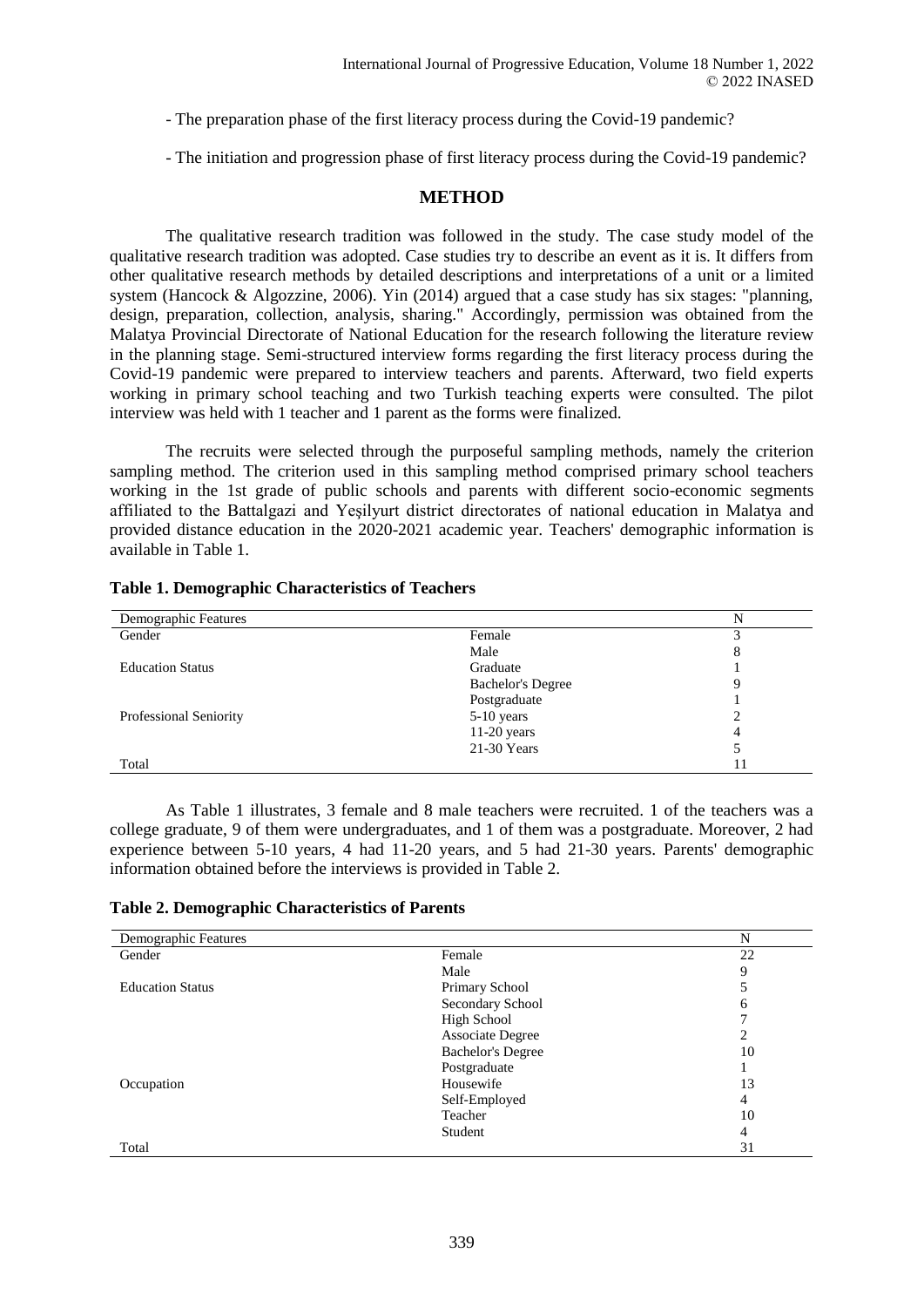As Table 2 summarizes, 22 of the parent recruits were female, 9 were male. 5 were primary school graduates, 6 secondary school graduates, 7 high school graduates, 2 associate degree graduates, 10 undergraduates, 1 postgraduate. Moreover, 13 of them were housewives, 4 were self-employed, 10 were teachers, and 4 were students.

Data were collected from teachers and parents recruited voluntarily through a semi-structured interview form. First, the interviews were recorded after the teachers and parents approved it with the consent form. After the interviews, the recordings were deciphered and recorded in the computer environment. 3 of the interviews with the teachers were in-person, and 8 were held remotely via Zoom. All parent interviews were conducted remotely using Zoom. The teacher interviews lasted between 14 minutes 22 seconds and 53 minutes 24 seconds, while the parent interviews lasted between 6 minutes 3 seconds and 21 minutes 43 seconds.

The data collected from the teacher and parent opinions were analyzed through content analysis. The content analysis results were classified within themes, and the correlations between them were analyzed. The themes and sub-themes related to the sub-problems of the research were formed with content analysis. The themes categorized by the authors were consulted by the field experts and modified accordingly.

A field expert selected random interviews and confirmed the accuracy of the breakdown of the records for validity and reliability. The coder first started to analyze the data together and then separated and continued the analysis. The analyses were compared as the themes, sub-themes, and categories were formed on similarities. Miles and Huberman's (1994, p. 64) reliability formula was used [Reliability = Agreement / (Agreement + Disagreement)] and the result was .96. Miles and Huberman asserted that reliability scores over .70 indicate that the research is reliable. The themes are supported with examples from student interviews in the findings section. The interviewees are presented with encoded names for confidentiality. Teachers are mentioned as T1, T2, etc., while the parents are mentioned as P1, P2, etc. The validity and reliability were tested through expert opinions regarding deciphering the views and forming the themes, with a sample from the interviews, in-depth parents' opinions, and teachers.

### **FINDINGS**

The data analysis was detailed under two headings as parent and teacher opinions.

#### **Findings Regarding Teachers' Views on the First Literacy Process during the Covid-19 Pandemic**

The findings regarding the teachers' opinions on the first literacy process during the Covid-19 pandemic are presented with two tables. Table 3 illustrates "Teachers' Views on the Preparation Phase," and Table 4 presents "Teachers' Views on the First literacy and Progression Phase."

#### *Findings Regarding Teachers' Opinions on the Preparation Phase*

One of the essential steps in the first literacy phase is preparation. Activities performed in the preparatory phase affect the whole literacy process. The teachers' opinions regarding the preparation stage in the first literacy process during the Covid-19 pandemic period are available in Table 3.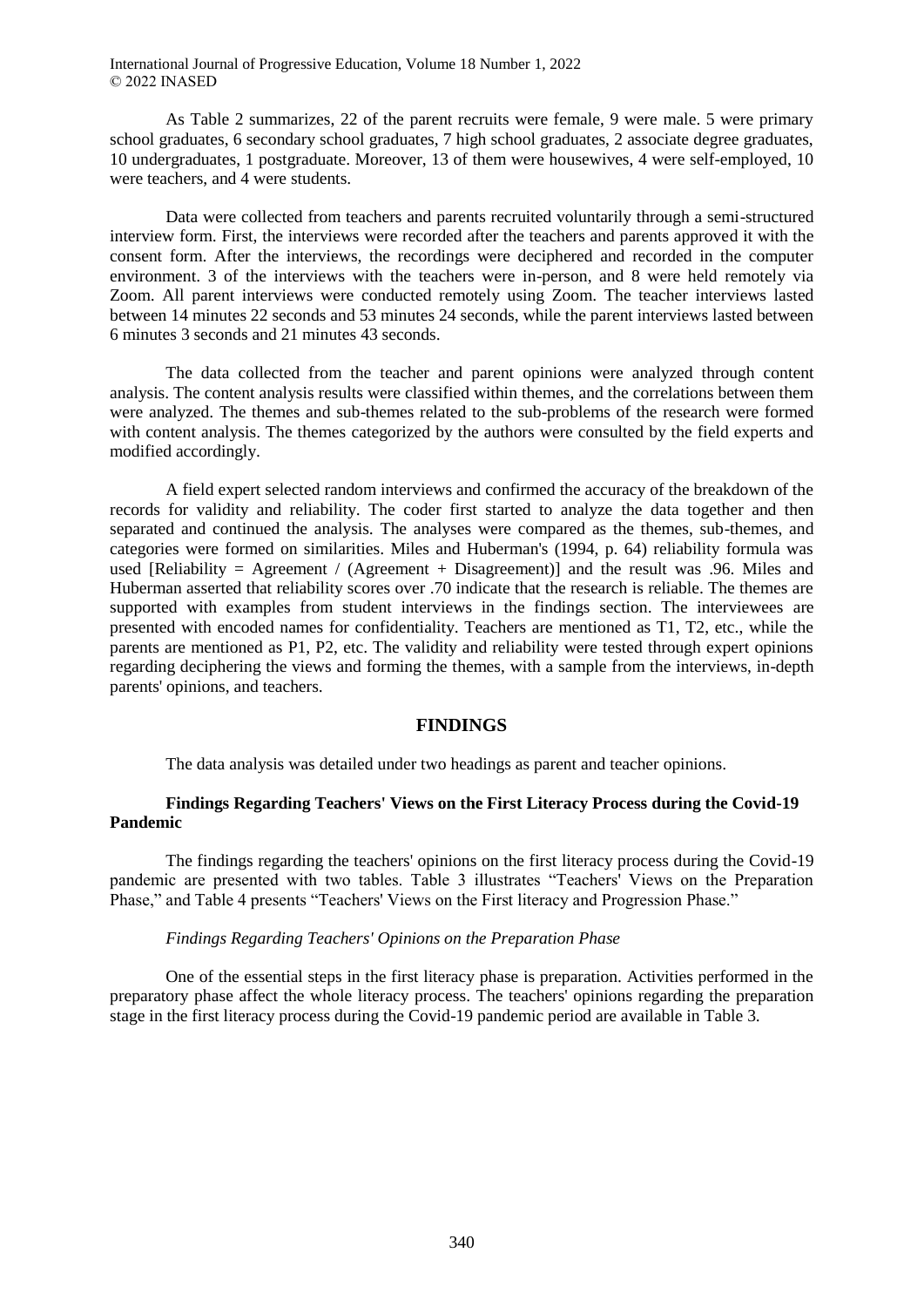| Theme           | Sub-theme                | Category                     | Codes                           | $\mathbf f$    |
|-----------------|--------------------------|------------------------------|---------------------------------|----------------|
|                 | Getting Acquainted       |                              |                                 | 7              |
|                 | <b>Briefing</b>          |                              |                                 | 5              |
|                 |                          | Cognitive                    | Preliminary Information Checks  | 3              |
|                 | Identifying              | Affective                    | Motivation                      | 8              |
|                 | Developmental Traits     | Psychomotor                  | Pencil Grip                     | 6              |
|                 |                          |                              | Muscle Development Deficiencies | 2              |
|                 |                          | Listening                    | <b>Playing Songs</b>            | $\overline{4}$ |
|                 |                          |                              | Fairy Tale, Story Reading       | 6              |
|                 |                          |                              | <b>Reading Poetry</b>           | 3              |
| Preparatory     |                          |                              | Cartoons and Animations         | 4              |
| Activities for  |                          |                              | Nursery rhymes                  | 3              |
| <b>Students</b> |                          | Hand, Arm, Finger Muscle     | Dough Playing                   | 9              |
|                 |                          | Exercises                    | Latching                        |                |
|                 |                          |                              | Puzzle                          |                |
|                 | Events                   |                              | Legos                           |                |
|                 |                          |                              | Cut-Paste                       | 3              |
|                 |                          |                              | Building with Mud and Sand      |                |
|                 |                          |                              | Rope Shaping                    |                |
|                 |                          |                              | <b>Sportive Activities</b>      | 3              |
|                 |                          |                              | Musicgram                       |                |
|                 |                          | Painting and Line Exercises  | <b>Painting Activities</b>      | 8              |
|                 |                          |                              | Line Exercises                  | 11             |
|                 |                          | <b>Motivation Activities</b> |                                 | 7              |
| Preparatory     |                          | The General Process          |                                 | 11             |
| Activities for  | <b>Raising Awareness</b> | The Literacy Process         |                                 | 7              |
| Parents         | Plan Preparation         |                              |                                 | $\overline{c}$ |

### **Table 3. Teachers' Views on the Preparation Phase**

Table 3 demonstrates that the teachers' opinions regarding the first literacy preparation stage were grouped in *"Preparatory Studies for Students"* and "*Preparatory Studies for Parents" themes*. There were 4 sub-themes under the preparatory work for the student theme: Getting Acquainted  $(f=7)$ , Briefing (f=5), Identifying Developmental Traits (f=19), and Events (f=67). Moreover, there were 2 sub-themes as Raising Awareness  $(f=18)$  and Plan Preparation  $(f=2)$ , under the preparatory work for parents theme.

*Preparatory Activities for Students* themes refer to the Acquaintance (f=7) activities by primary school teachers. Teachers' views on this sub-theme are as follows:

*"What we did at the beginning of the process, well we contacted parents and students through WhatsApp groups. There were continuous meetings. I had meetings on Zoom. I introduced myself. I instilled confidence in them. I met my students. My students trusted me when they came to school. We started training at school together. We played games together, taught lessons, and created an environment." (T5).*

Teacher T5's views indicate that teachers primarily conducted meetings with students from a distance through various means of communication for acquaintance activities during the preparation phase. Furthermore, they spent this process with various games and activities for the students to know, trust and adapt themselves.

Briefing activities (f=5), a sub-theme, were held under *the Preparatory Activities for Students* theme. The teachers stated that they informed the students about the process regarding the Covid-19 pandemic. Examples of teachers' views on this are as follows: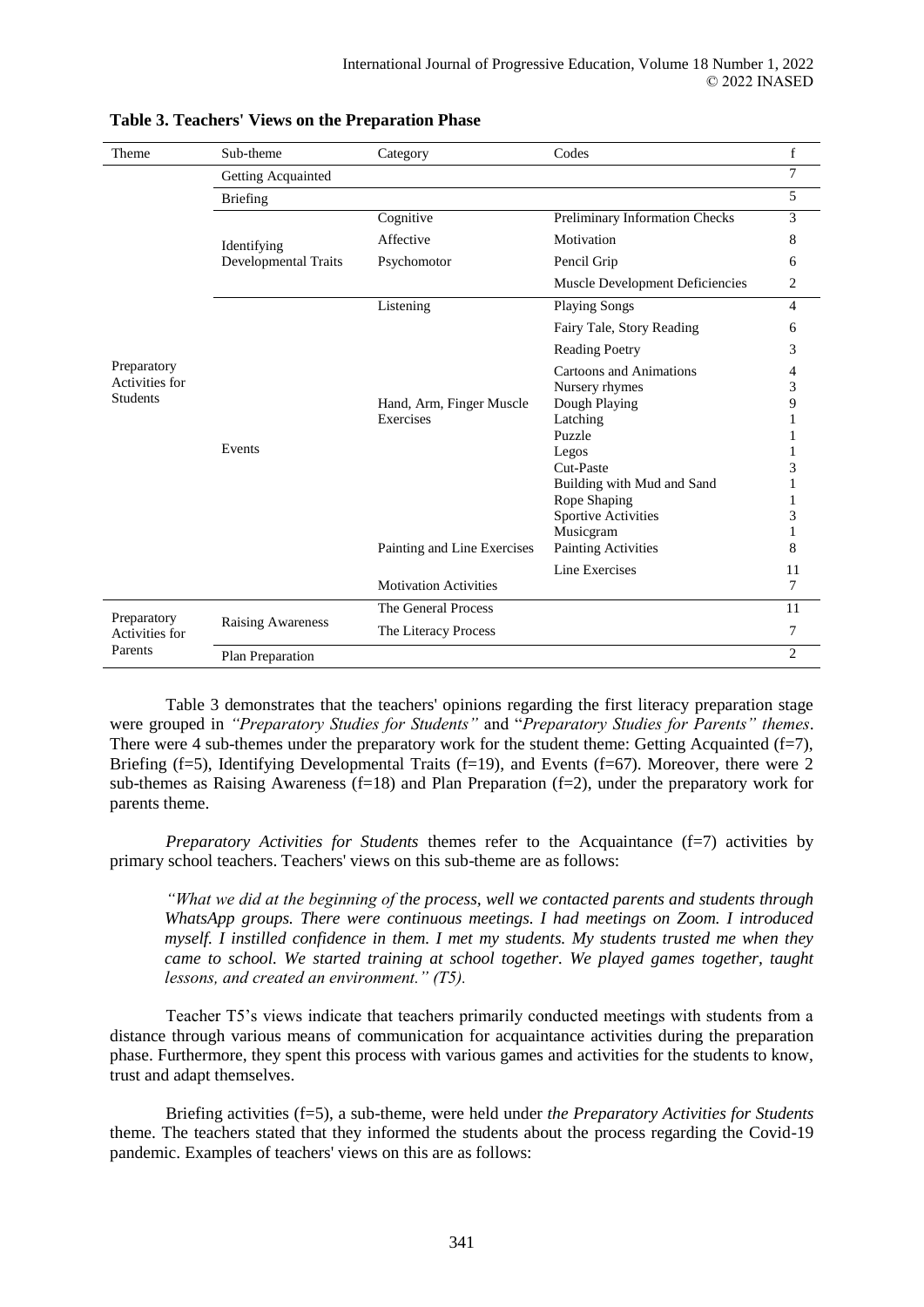*"I told them what was going to happen, and I made them believe that we would keep the distance between us, masks, disinfectants and that we would always create a safe environment for the school. We also informed the children in the same way. Every time I went to school, I took photos and showed them what we were going to do." (T7).*

Teacher T7 tried to provide psychological relief to the students by introducing the possible situations they may encounter during the school start process to control the student information about the pandemic under the teacher information sub-theme. There were some concerns about the Covid-19 pandemic among the students starting the  $1<sup>st</sup>$  grade of primary school, while the primary school teachers tried to motivate them in this sense and propound the situations they will encounter in this process.

Cognitive, Affective, and Psychomotor categories were created within the sub-theme Identifying Developmental Traits under the *Preparatory Activities for Students* theme. Examples on Preliminary Information Checks in the Cognitive category  $(f=3)$ . Motivation  $(f=8)$  in the Affection category, Pencil Grip (f=6), and Muscle Development Deficiencies (f=2) in the Psychomotor category are as follows:

*"Well, I did roll call for the children first. Such as what are the meanings in mathematics, randomly in Turkish, 'There is a bird flying in the air, do you notice the bird?' and 'Are there any trees around?' To understand whether the children's perception of the outside is open or closed, I first analyzed this, and then we made a general examination of the families." (T1)*

Teacher T1 collected information about the general situation of the parents while taking attendance at the students' prior knowledge at the beginning of the school year. It was tried to measure the students' knowledge status and whether they were cognitively ready for the first literacy process by the teacher coded T1.

*"When I look at it, the readiness level of two children and their pencil holding skills were extremely good. He/she can hold a pen and write letters correctly. Some of them started with irregular lines, as we call them, and they had trouble even drawing the irregular lines. So we planned something about holding a pencil and writing skills…" (T5).*

The example reveals that teacher T5 monitored the readiness for holding a pencil. It was stated that students with pre-school education did not have problems with pencil grip, but the ones who started their education life with the  $1<sup>st</sup>$  grade had some difficulties.

The examples regarding the Listening category under the Events sub-theme within the Preparatory Activities for Students such as Listening to Songs (f=4), Reading Tales and Stories (f=6), Reading Poetry  $(f=3)$ , Cartoons and Animations  $(f=4)$ , and Nursery Rhymes  $(f=3)$  are as follows:

*"We utilized the internet for listening exercises. There are the stories I took and read a few of them. Sometimes I used audio videos and stories. There were some very good stories, both suitable for our voices and as normal stories, especially on a few sites such as Okulistik. We listened to the children in a way that they could listen and understand and then tell me. It was very nice." (T7).*

Teacher T9 conducted listening exercises for the preparatory activities to understand the text listened to, concentrate their attention, and think creatively. The majority of the teachers stated that these exercises were significantly beneficial for the student's literacy preparation.

Examples regarding Hand, Arm, and Finger Muscle Exercises category within the Events subtheme under the Preparatory Activities for Students such as Playing Dough (f=9), Latching (f=1), Puzzle (f=1), Legos (f=1), Cut-Paste (f=3), Shaping with Mud and Sand (f=1)), Rope Shaping (f=1), Sportive Activities  $(f=3)$ , Musicgram  $(f=1)$  are as follows: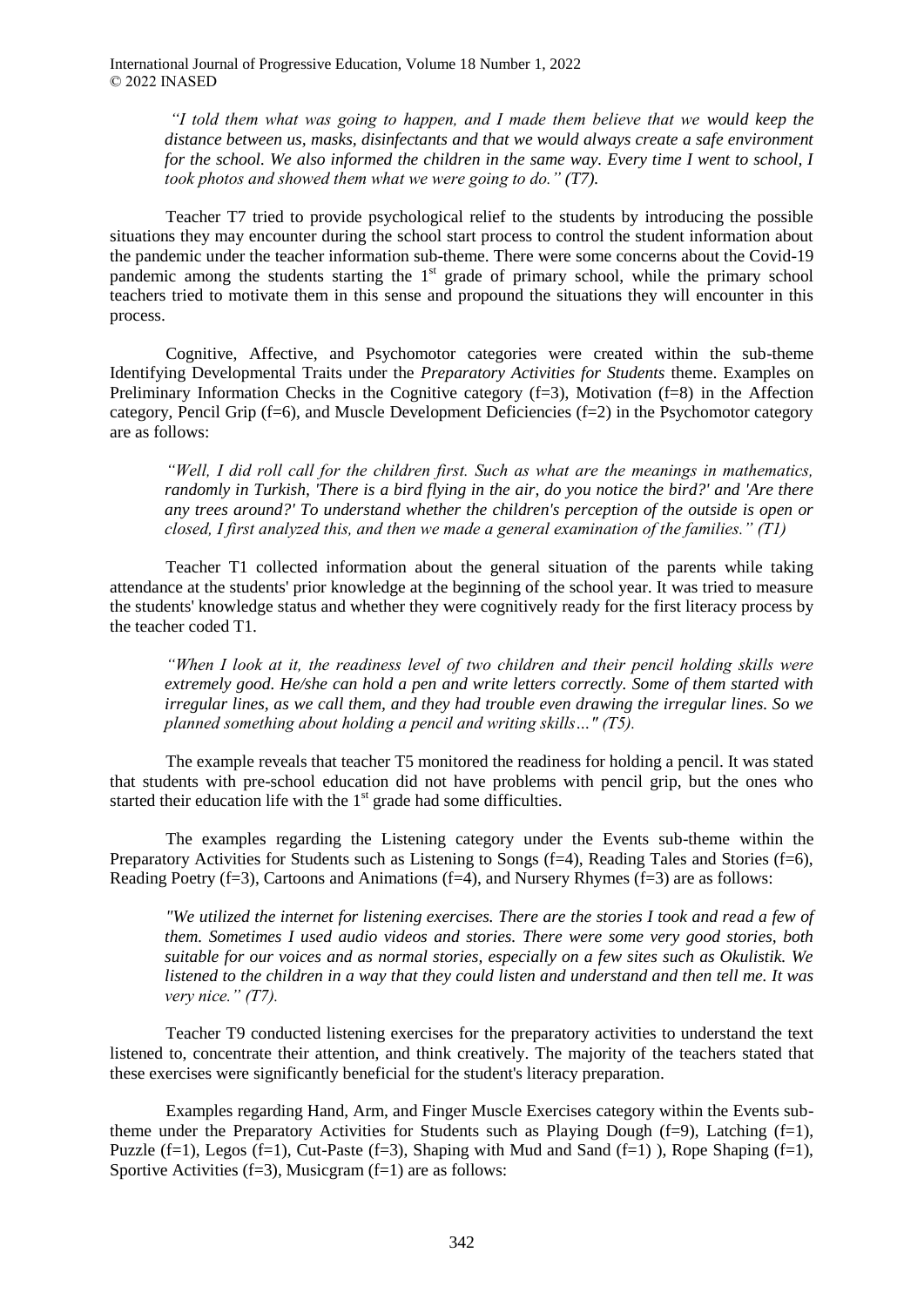*"They prepared their dough with puzzles, play dough, Legos, or different materials at work. We have included activities like this one where children will do more cut and paste. Moreover, we already did line exercises and hand muscle development exercises for about 3 weeks to 1 month." (T2)*

The explanations of teacher T2 hints that play dough activities contribute to 1st-grade students' muscle development, help them hold pencils, provide 1st-grade students' muscle development, help them provide first, and provide comfort in writing. It was understood that materials besides play dough such as blocks, cut-paste activities, and puzzles were used to help the students develop their hand, arm, and finger muscles in the preparation phase before the sounds are thought.

The examples regarding the Drawing Activities  $(f=8)$  and Line Exercises  $(f=11)$  within the Painting and Line Exercises under the Events theme for Preparatory Activities for Students are as follows:

*"We were leaving copies at the school, and we set up a booth, families came and took them. I have sent them over the phone via WhatsApp. I made a video on how to hold the pen. I told their families that they should not force them and work for half an hour every day, and that was enough." (T2)*

Teacher T2 prepared for the literacy process with painting and drawing activities and made efforts for these activities. It was observed that teachers produce different solutions to deliver activities to students. They also benefited from textbooks and different sources, and the internet in this process. Since this process advanced remotely, parents' help was also sought by teachers. Other teacher opinions also support these statements.

An example for the "Motivational Activities"  $(f=7)$  category within Exercises on Affection Traits under the Events theme for Preparatory Activities for Students was*:*

*"When we arrived, we played games, joked around, asked riddles, and applauded together when I put it on the board. We also hung your pictures on the board and tried to motivate such children." (T1)*

Teacher T1 wanted to motivate the students to the school and the Covid-19 process during the orientation period when the students started school and conducted various motivational activities to prevent them from being affected and prepare them emotionally for the literacy process.

Examples regarding the General Process  $(f=11)$  and Literacy Process  $(f=7)$  within Raising Awareness sub-theme of Preparatory Activities for Parents are as follows:

*"I talked to the families on the phone during this process. We gathered them in the schoolyard, and I used a board and told the families about not teaching the letters wrong, how to teach the consonants because they needed to support me at home, especially the mothers who participated in the education a lot." (T2)* 

This example by teacher T2 shows that they first met the parents as preparatory work and provided information/guidance about the literacy process. They emphasized the importance of parents and the necessity of teacher-parent cooperation in the first literacy process, especially during the Covid-19 pandemic.

*"I said let's prepare the parents well. Understand the homework, at least follow up when we assign something. So don't practice the sounds, don't try to teach. Because misteaching is a potential consequence. For example, the child says 'p' to a sound, brings the letter p and e together, and says 'pe' to it. They teach the wrong syllable or the spelling of the letter, for example. Children mistake the direction of a letter that should bring it from top to bottom in*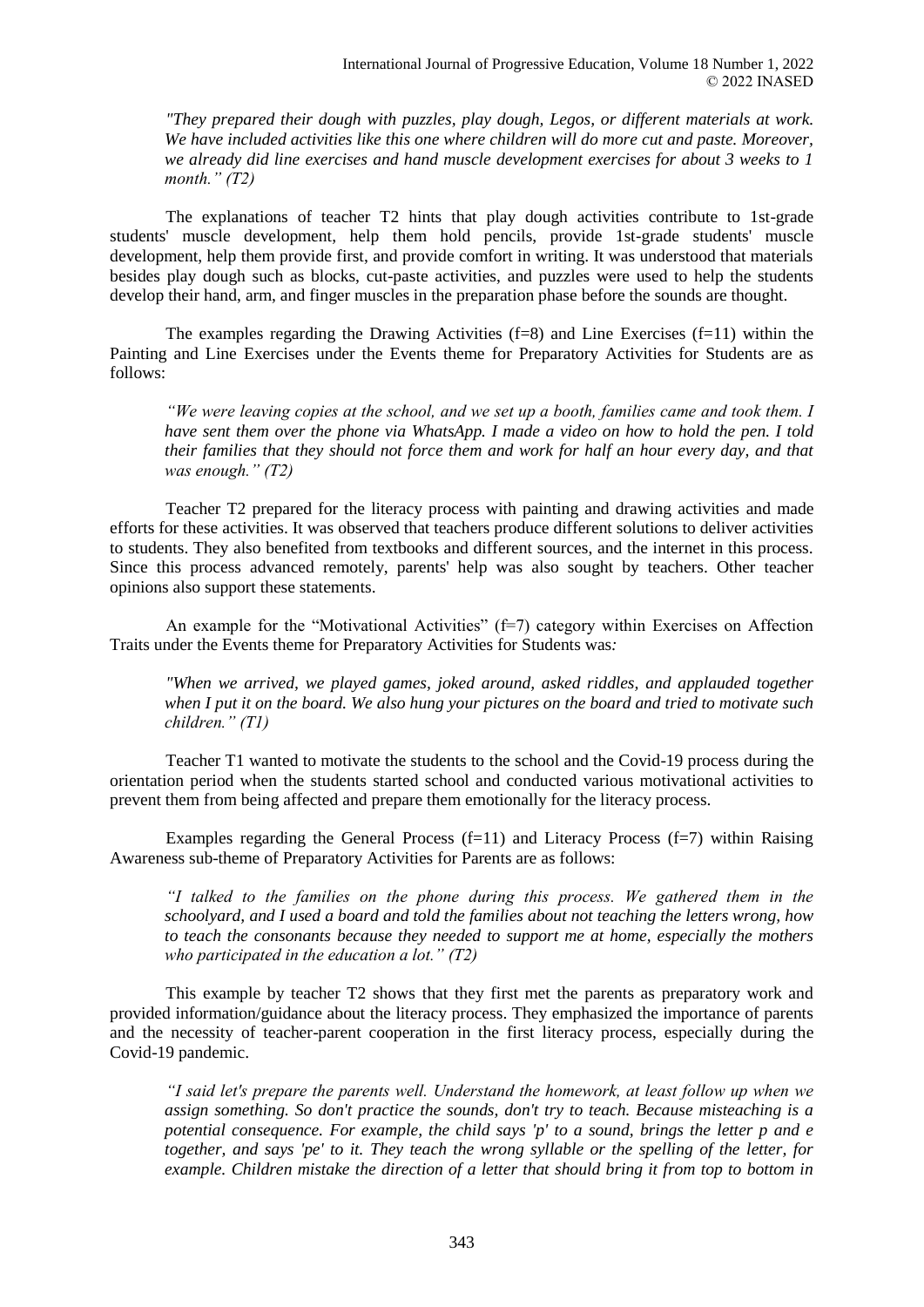> *the wrong way when writing. I frequently informed the parents, especially via WhatsApp. I posted a picture of every activity. For example, I listed the things about what they should do at home." (T5).*

The teacher T5 mentioned that the primary school teachers warned the parents in this regard to prevent the student from being exposed to wrong learning. If a parent, with the student during the distance education process, does not comply with the teacher's guidance, the mistakes mentioned may become permanent.

Examples regarding the Plan Preparation (f=2) within Preparation to Activities sub-theme of Preparatory Activities for Parents are as follows:

*"I was texting the parents early, around seven am. I was making plans for the parents ten minutes before breakfast. I was writing good morning to everyone at seven o'clock. I'm giving the message that I'm ready to start." (T1)*

The primary schoolteacher T1 has made various preparatory studies on preparing a plan for the parents. The primary teacher conducted this as preparatory work to motivate both the student and the parents while providing order.

The Preparatory Activities for Parents When theme, in general, revealed that primary school teachers focused on awareness-raising activities towards parents for the literacy process regarding the raising awareness sub-theme.

### *Findings Regarding Teachers' Views on First literacy and Progression Stage*

The first literacy and progression phase is when the student starts reading/writing letters and syllables following the preparation phase. It can also be called the stage of feeling, recognizing and distinguishing the sound, reading and writing syllables from letters, words from syllables, sentences from words, and reading simple texts. The teachers' views on the process of first literacy and progressing stages during the Covid-19 pandemic are available in Table 4.

| Theme                      | Sub-theme                            | Category                    | Codes | f  |
|----------------------------|--------------------------------------|-----------------------------|-------|----|
| <b>Teaching Activities</b> | <b>Distance Education Activities</b> | <b>Reading Exercises</b>    |       | 11 |
|                            |                                      | <b>Writing Exercises</b>    |       | 11 |
|                            |                                      | Reading Comprehension       |       | 11 |
|                            |                                      | Exercises                   |       |    |
|                            |                                      | Specific Days and Weeks     |       |    |
|                            | Face to Face Education Teaching      | Reading Exercises           |       | 11 |
|                            | Activities                           | <b>Writing Exercises</b>    |       | 11 |
|                            |                                      | Reading Comprehension       |       | 11 |
|                            |                                      | Exercises                   |       |    |
| Teachers' Methods and      | Method Techniques Used in Distance   | Question-and-answer         |       | 3  |
| Techniques                 | Education                            | <b>Return Demonstration</b> |       |    |
|                            |                                      | Narration                   |       | 6  |
|                            | Face to Face Education Methods and   | <b>Return Demonstration</b> |       | 5  |
|                            | Techniques                           | Question-and-answer         |       |    |
|                            |                                      | Drama                       |       | 2  |
|                            |                                      | Game-based Teaching         |       | 2  |
|                            |                                      | <b>Brainstorming</b>        |       |    |
| Materials, Tools, and      | <b>Additional Sources</b>            |                             |       | 11 |
| Equipment                  | Video and Visual Presentation        |                             |       | 6  |
|                            | <b>Writing Sticks</b>                |                             |       | 2  |
|                            | <b>Education Sites</b>               |                             |       | 9  |
|                            | Projection                           |                             |       |    |

| Table 4. Teachers' Views on First literacy and Progression Stage |  |  |  |
|------------------------------------------------------------------|--|--|--|
|                                                                  |  |  |  |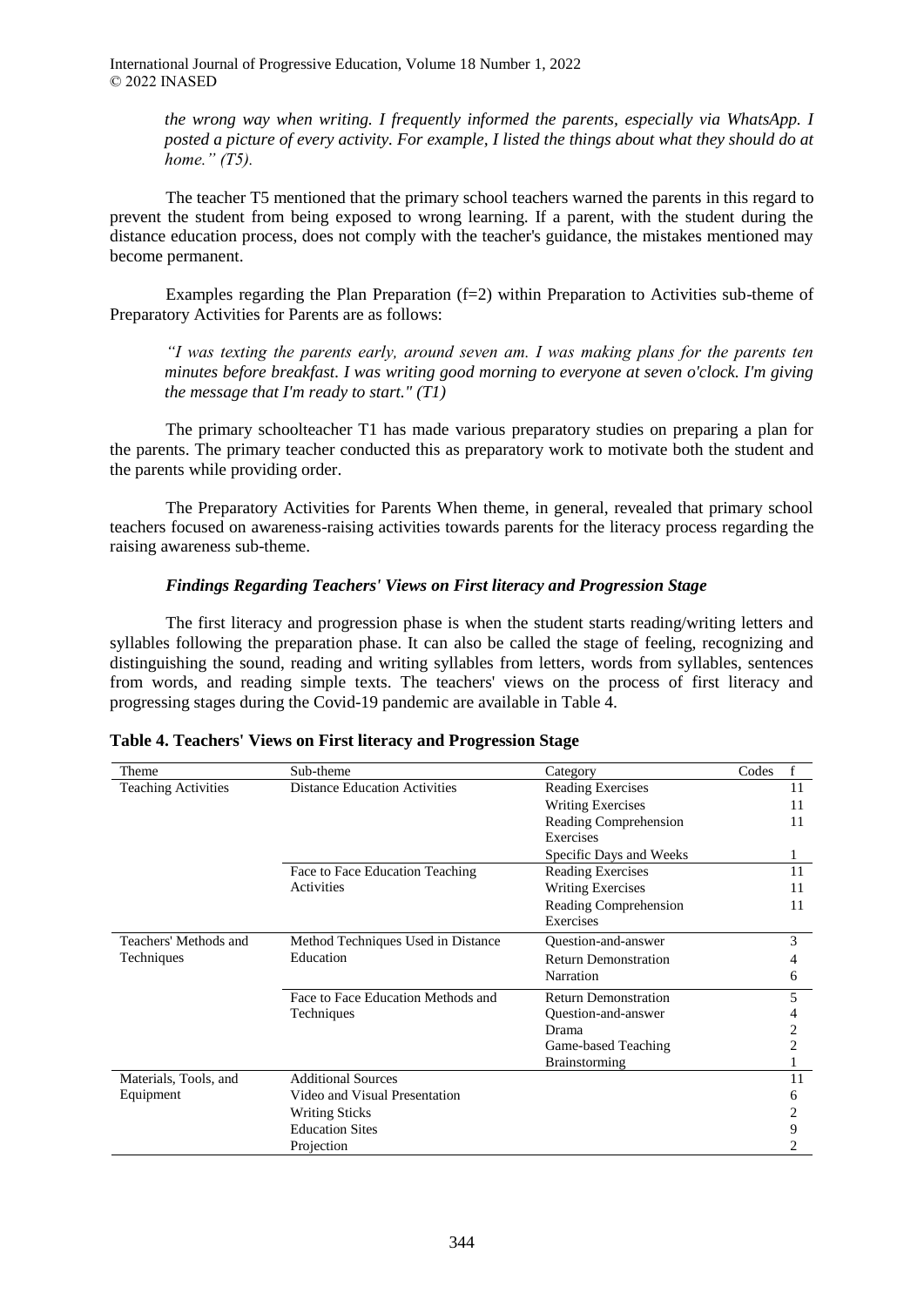| Experienced      | Problems in Distance   | <b>Common Issues</b><br>Boring Out the Students |                                             | 4  |
|------------------|------------------------|-------------------------------------------------|---------------------------------------------|----|
| Problems         | Education              |                                                 | Lack of Technology                          |    |
|                  |                        | <b>Literacy Problems</b>                        | Family Intervention in Reading<br>Exercises | 7  |
|                  |                        |                                                 | <b>Writing Problems</b>                     | 8  |
|                  |                        |                                                 | Time Shortage                               | 3  |
|                  |                        |                                                 | Participation                               |    |
|                  |                        |                                                 | Inability to Correct Mistakes               | 5  |
|                  |                        |                                                 | Mislearnings                                | 2  |
|                  | Problems in Face to    | <b>Common Issues</b>                            | Mask Problem                                | 4  |
|                  | <b>Face Education</b>  |                                                 | <b>Avoiding Close Contact</b>               | 4  |
|                  |                        |                                                 | <b>Increasing Hygiene Measures</b>          | 4  |
|                  |                        | <b>Literacy Problems</b>                        | Time Shortage                               | 3  |
|                  |                        |                                                 | Mask Problem                                |    |
|                  |                        |                                                 | Problems Experienced in                     | 11 |
|                  |                        |                                                 | Teaching Letter and Syllables               |    |
|                  |                        |                                                 | Students' Adaptation to School              | 7  |
| <b>Solutions</b> | Solutions for          | Reward and Reinforcement                        |                                             | 6  |
|                  | <b>Common Problems</b> |                                                 |                                             |    |
|                  | Solutions for Literacy | <b>Color Writing for Reading Syllables</b>      |                                             | 2  |
|                  |                        | Keeping Camera and Microphone                   |                                             | 2  |
|                  |                        | Open in Distance Education                      |                                             |    |
|                  |                        | Parent Cooperation                              |                                             | 11 |
|                  |                        | <b>Introductory Games</b>                       |                                             | 3  |
|                  |                        | Providing Feedback with Videos                  |                                             | 6  |
|                  |                        | Peer Support                                    |                                             |    |
|                  |                        | Nursery Rhymes, and Poetry Reading              |                                             | 3  |

Table 4 indicates that the teachers' opinions regarding the first literacy and progression phase are categorized under 5 themes: *Teaching Activities, Teaching Methods and Techniques, Materials, Tools, and Equipment, Experienced Problems,* and *Solutions.* There are sub-themes as Distance Education Activities (f=34) and Face to Face Education Teaching Activities (f=33) under the Teaching Activities theme. Moreover, 2 sub-themes emerged as Distance Education (f=14) Methods and Techniques and Face to Face Education Methods and Techniques (f=15) under Teaching Methods and Techniques theme. Additional Sources (f=11), Video and Visual Presentation (f=6), Writing Sticks  $(f=2)$ , Education Sites  $(f=9)$ , and Projection  $(f=2)$  were formed under the theme of Materials, Tools, and Equipment theme. The sub-themes of Problems in Distance Education (f=40) and Problems in Face to Face Education (f=33) were constructed under Experienced Problems theme. There were 2 sub-themes as Solutions to General Problems  $(f=6)$  and Solutions to Literacy  $(f=28)$  under the theme of Solutions.

Relevant examples for categories of Reading Exercises  $(f=11)$ , Writing Exercises  $(f=11)$ , Reading Comprehension Exercises  $(f=1)$ , and Specific Days and Weeks  $(f=1)$  related to the Activities Performed in Distance Education sub-theme within the *Teacher's Activities* theme:

*"I received a lot of support from the parents during this process. I received support from the parents as the children only came to school for 2 days and were home for 5 days. Thus they were more active. I asked them to check how long their children studied and their homework. At school, we were able to correct their deficiencies and mistakes in face to face education, but we could not control them from away. Therefore, they sent me videos of the children's readings and pictures of their works/writings. At least, I monitored whether their writing was beautiful or not, but we could not see whether they misspelled or the letter directions." (T2)*

Teacher T2 revealed that they received help from the parents in the reading and writing activities during the distance education process. They were asked to take photographs for improvements in writing and videos to see progress in reading. Homework checks were also performed in this way. It was observed that other teachers also used the same method.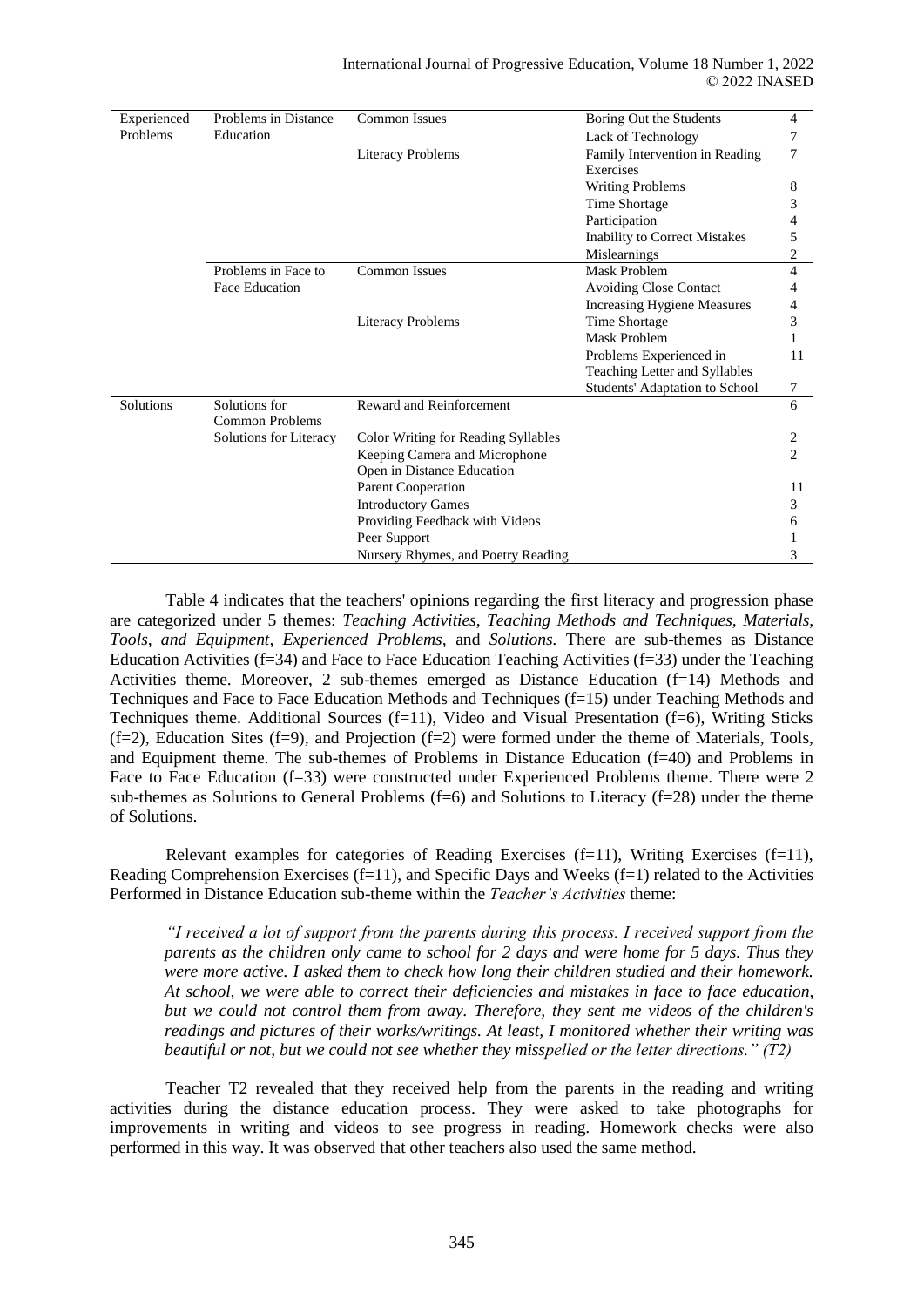> *"For example, we made domestic goods events, etc. Everyone cooked or prepared local goods at home and sent their photos to me. We had our reading festival. For example, I made the letters farewell party for the children. They all held a farewell party to the letters at home with their families. They posted photos of those events. That's how we continued the process." (T6).*

Teacher T6 stated that although s/he was in the distance education process, the exercises were performed on certain days and weeks. It can be asserted that the activities on certain days and weeks help students not to break away from the literacy process as if the face to face education continued.

The following examples are relevant for the categories of Reading Exercises (f=11), Writing Exercises (f=11), and Reading Comprehension Activities (f=11) related to the sub-theme Classroom Teaching Activities under the *Teaching Activities* theme:

*"We did eye-muscle improving activities by expanding a word downwards like ladders. We tried to find a solution that way or draw attention to the letter or syllable. We said let's read this, and you read it, and let someone else read it, so we had your friends read it and listen to it. I wonder if he'll be able to find the mistake." (T5).*

Teacher T5 had the students read the words s/he prepared in the form of stairs to help them understand what they read during the face to face education. The aim was to make other students understand what a student reads while doing this activity, not with only one student but with all students in the class. It was found that the teacher tried to make sense of the reading studies.

*"At first, we did literacy activities in face to face education, and then we conducted activities to recognize letters and sounds following the adaptation week. Methods and techniques, apart from conventional methods, we used conditions where the student is active. Then we benefited from the exercises of educational sites such as EBA (Education informatics networks), Morpa, and Okulistik. Moreover, we had children experience it, of course, children can be active in education." (T4).*

Teacher T4 indicated that the student was more active in the face to face education process than in distance education. It has also been revealed that teachers also benefit from the education sites they use during distance education in the face to face education process. Furthermore, it was stated that the teacher-centered lessons during distance education were student-centered in the classroom environment.

*Teaching Activities,* summarized in Table 4, hints that teachers prioritized reading, writing, and reading comprehension activities in distance education and face to face education. Unlike face-toface education, it was found that students performed activities from home for certain days and weeks in distance education.

*Teaching Methods and Techniques* the theme was detailed into the Distance Education Method and Techniques (f=14) with categories such as QA (f=3), Return Demonstration (f=4), and Narration (f=6).

For instance, T9 stated that *"I did more screen sharing with children in distance education. I used a typing program myself for the writing of the letters. After that, we used the visuals on the Okulistik site and shared screens using other internet sites, EBA. We wrote it ourselves and showed it to the children so that they could write. The children wrote their texts in the notebook and sent them to me. So, looking at those things, I suggested that they pay more attention to specific letters and write them. I gave feedback again. So we reinforced it with visuals." (T9).* Teacher T9 applied different methods and techniques such as narration and return demonstration in the initial reading and writing process. Since the education was performed remotely, the feedback was sent through technological tools. It can be argued that since the teachers include the student in the process, they prevented boring the student and followed a suitable path for the constructivist approach.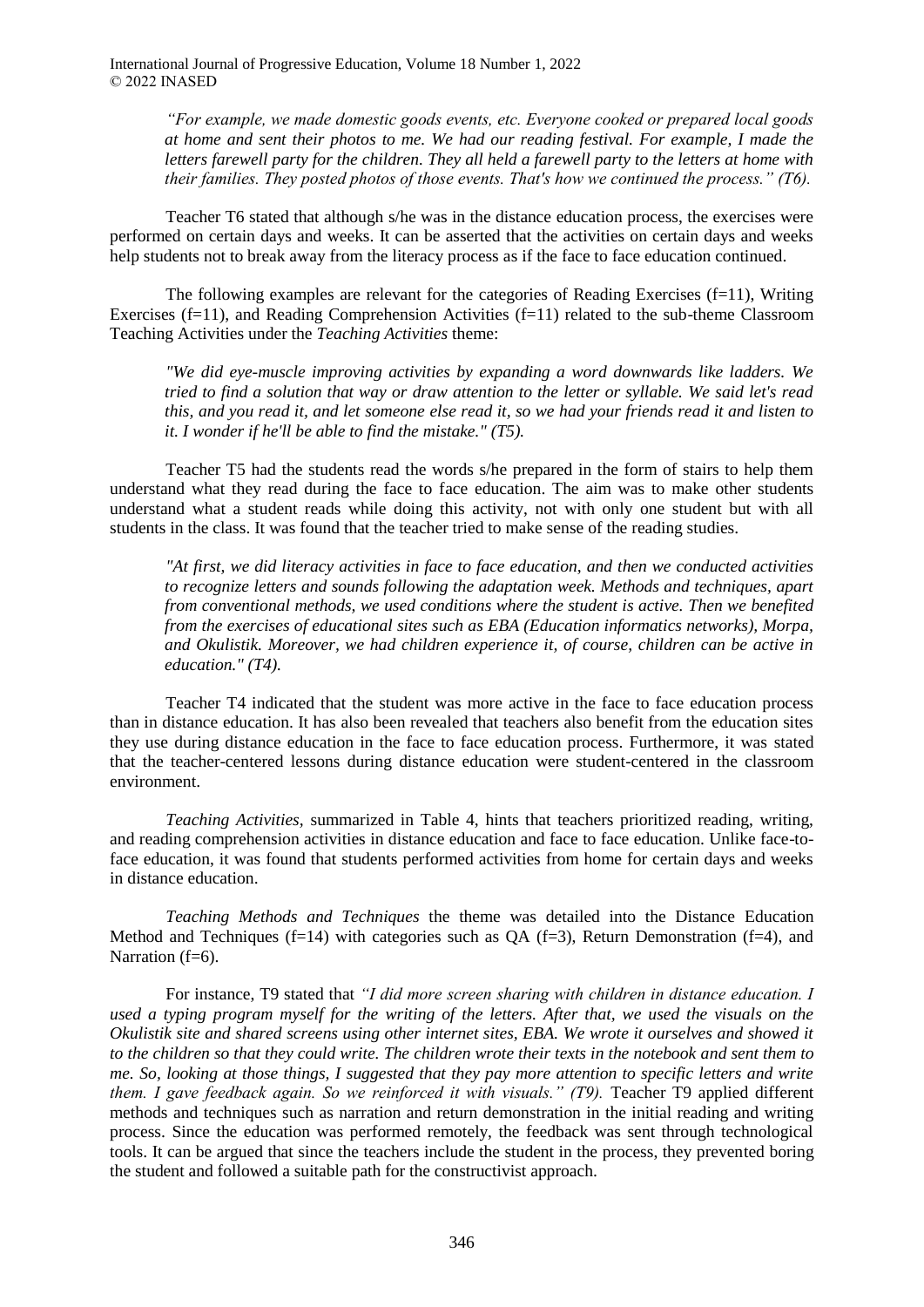Relevant examples of Return Demonstration (f=5), QA (f=4), Drama (f=2), Game-based Teaching (f=2), Brainstorming (f=1) under *Teaching Methods and Techniques* theme are as follows:

*"Especially, we imagined a story for each letter. Sometimes one student enacted Ela, Lale, and Ali. Moreover, Nalan was Ali's mother, and she was driving by making a "vroom" sound when they took a ride in the car; we all drove together. So, I focused more on role-playing, return demonstrations, and question-and-answer methods. I significantly utilized these 3 methods. I enabled the children to participate actively in the process. I gave a lot of space to visual materials by co-animating." (T2)*

It can be argued that students participate more actively during the literacy process in the face to face education process compared to distance education, based on teacher T2's statements. As the distance education process progressed with technological tools and was under the teacher's control, the students had to follow the teachings from videos. The students progressed this through return demonstration in the face to face education since they were in the center.

The *Teaching Methods and Techniques* theme revealed that teachers used the narration model in distance education and return demonstration in face to face education. It was observed that teachers often also resort to the QA method in both processes.

The Additional Sources  $(f=11)$ , Video and Visual Presentation  $(f=6)$ , Writing Sticks  $(f=2)$ , Education Sites (f=9), and Projection (f=2) were analyzed under the theme of Materials, Tools, and Equipment theme. The following examples for these sub-themes are:

*"I have utilized Çaliskan Arı's 1st grade learning to read and write kit. The parents also bought it, it was conducive. There are the textbooks, we have finished them. They have been very helpful. We have storybooks, I sent them these. Besides, Morpa Kampüs offered beautiful stories, for example, for the feeling of the voice, while it makes one feel, it explicates the sound very well. I took advantage of it. The things we usually did were online." (T11)*

Teacher T11's statements indicate that teachers benefit from additional sourcebooks and various educational sites besides the textbooks. It was observed that especially  $1<sup>st</sup>$ -grade teachers include the first literacy sets in the process frequently. Teacher views revealed that the transfer of the contents of the educational sites to the students by reflecting them on the screen, especially in the distance education process, provided great convenience for feeling and recognizing the students' voices.

The *Materials, Tools, and Equipment* theme indicates that 1st-grade teachers benefit from additional sourcebooks and educational sites in the literacy process. They stated that they use them both in distance and face to face education.

Relevant examples for categories of Boring Student ( $f=4$ ) and Technology Deficiencies ( $f=7$ ) in the General Problems  $(f=11)$  category related to the Problems Experienced in Distance Education (f=40) sub-theme within *Experienced Problems* theme are:

*"They were bored, since sitting in front of the screen for a long time bored them, the primary issue was this. Another problem was that the lack of internet at home in the early days. Children could not attend online lectures. Third, the inadequacy of devices, phones or computers, tablets. Having a couple of siblings, with one or two telephone calls at home, sometimes they attended in turns. They had such troubles." (T4).*

Teacher T4 stated that the students were bored because they were sitting in front of the screen for a long time. Moreover, technological problems and equipment were inadequate due to the number of students studying in the family. Student boredom and lack of technology were among the general problems in the distance education process.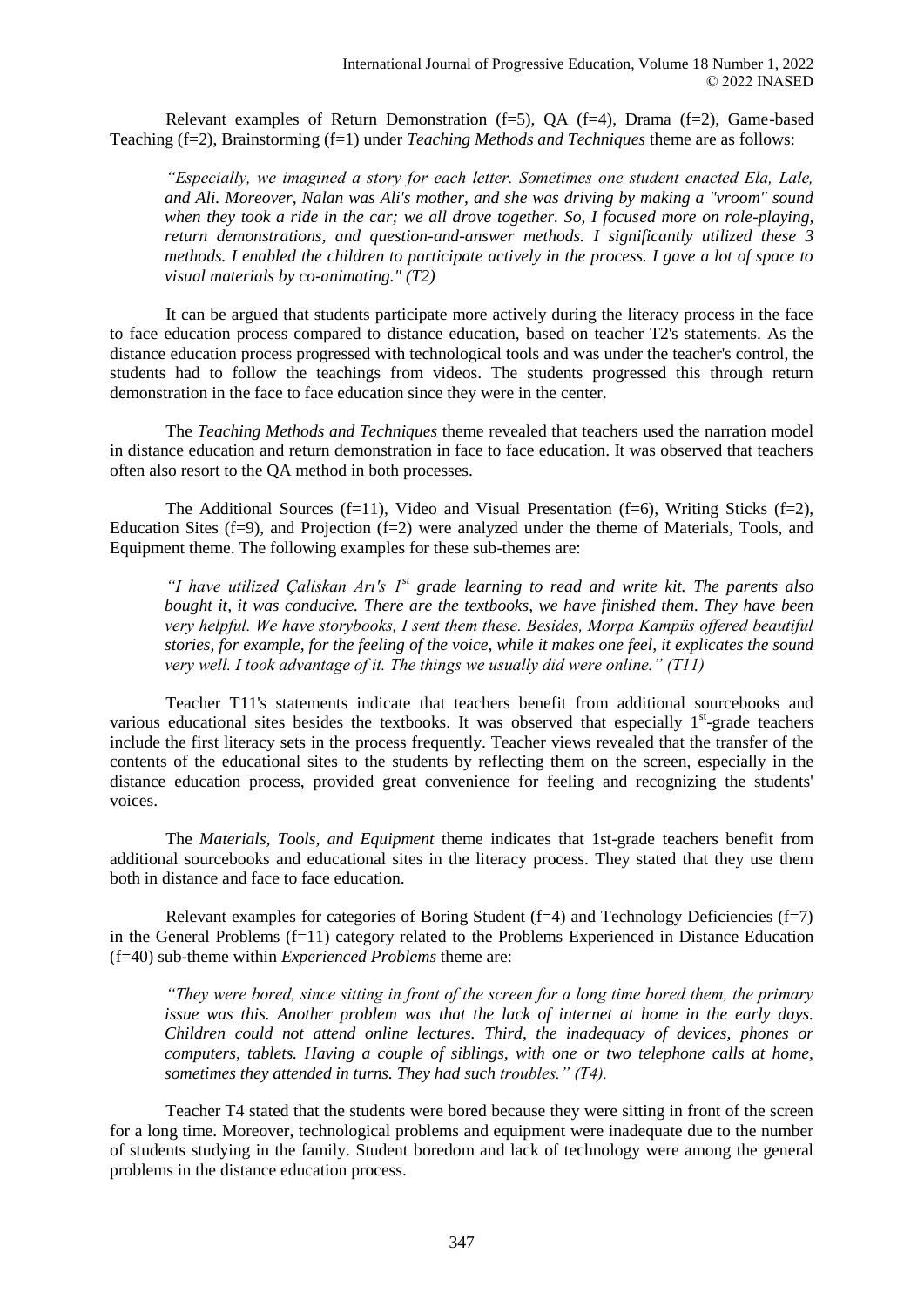Relevant examples for categories of Reading Exercises (f=7), Writing Problems (f=8), Timebased Troubles (f=3), Participation (f=4), Inability to Correct Mistakes (f=5) and Mislearning (f=2) in the category of Literacy Problems (f=29) under the theme of Problems Experienced in Distance Education (f=40).

*"The writing process was like this, and we were getting the child on the board in face to face education, I was showing it. But here I am watching a video, I explain, I show the way of writing, I knew what the child was doing. I was getting them on the board to see if they learned the spelling directions correctly. This was a problem in distance education. The child wrote the letters somehow, but they wrote them in their own way." (T6).*

Teacher T6 mentioned that students could not perform their writing exercises at the desired level by the teacher since they were away from the teacher during the distance education process. Teachers overall opinions indicated that this problem might be overcome more easily in face to face education. The writing problems arise in letter exercises regarding the way and direction of the letter.

*"The parent interferes a lot with the child in distance education, and we cannot remove the parent from the equation. This was the biggest problem. We can't identify the child's own information, some parents whispered to the child in the background…" (T3)*

Teacher T3 asserted that distance education extended student's learning period about the problems experienced. The same information provided in classrooms at school enables students to put the knowledge into practice directly since there is no intervention. However, parents' intervention causes them to fall behind at both reading and writing in distance education. Because when the family shares the correct information directly with the student, the student shares the newly learned letter or word with the teacher after memorization instead of recognition. The same conditions apply for writing exercises, as the parent completes the homework for the students when they cannot write, which delays the student's learning and writing habits.

The examples regarding Mask Problem (f=4), Avoiding Close Contact (f=4), Increasing Hygiene Measures  $(f=4)$  in the category of General Problems  $(f=12)$  related to the sub-theme Problems in Face to Face Education (f=34) under the *Problems Experienced* theme are as follows:

*"The teacher made a great effort so that the children do not touch each other regarding all kinds of movements, washing their hands, their pens fell to the ground, numerous complaints, mask changes, hand hygiene, etc. These, of course, doubled the burden of the teacher. (T6).*

Teacher T6 mentioned the mask, avoidance of close contact, and hygiene problems during the face to face education process. S/he expressed the teacher's difficulties and responsibilities in adapting the students to the mask-distance-cleaning rules during face to face education. Since there is no mask usage in distance education, this was not a problem.

A relevant example for the Problems Experienced in the Face to Face Education (f=34) subtheme for the Literacy Problems  $(f=21)$  category including the Letter and Syllable Teaching  $(f=3)$ , Mask (f=1), Problems in Teaching of Letters and Syllables (f=11), and Students' Adaptation to School (f=7), within *Problems Experienced* theme, is as follows:

*"Because there was a mask and a visor, the children could not see my mouth, and I could not show them emphatically the letters in the tongue, teeth, or lips. They could see my face during the online courses but could not when I was at school. I needed to raise my voice more. This was a struggle indeed. Moreover, we repeated the letters about language and tooth structure, for example, during the online lectures." (T2)*

Teacher T2 talked about the problem in teaching letters due to the mask problem in the face to face education process. It was a problem that the students could not see how the letter came out of the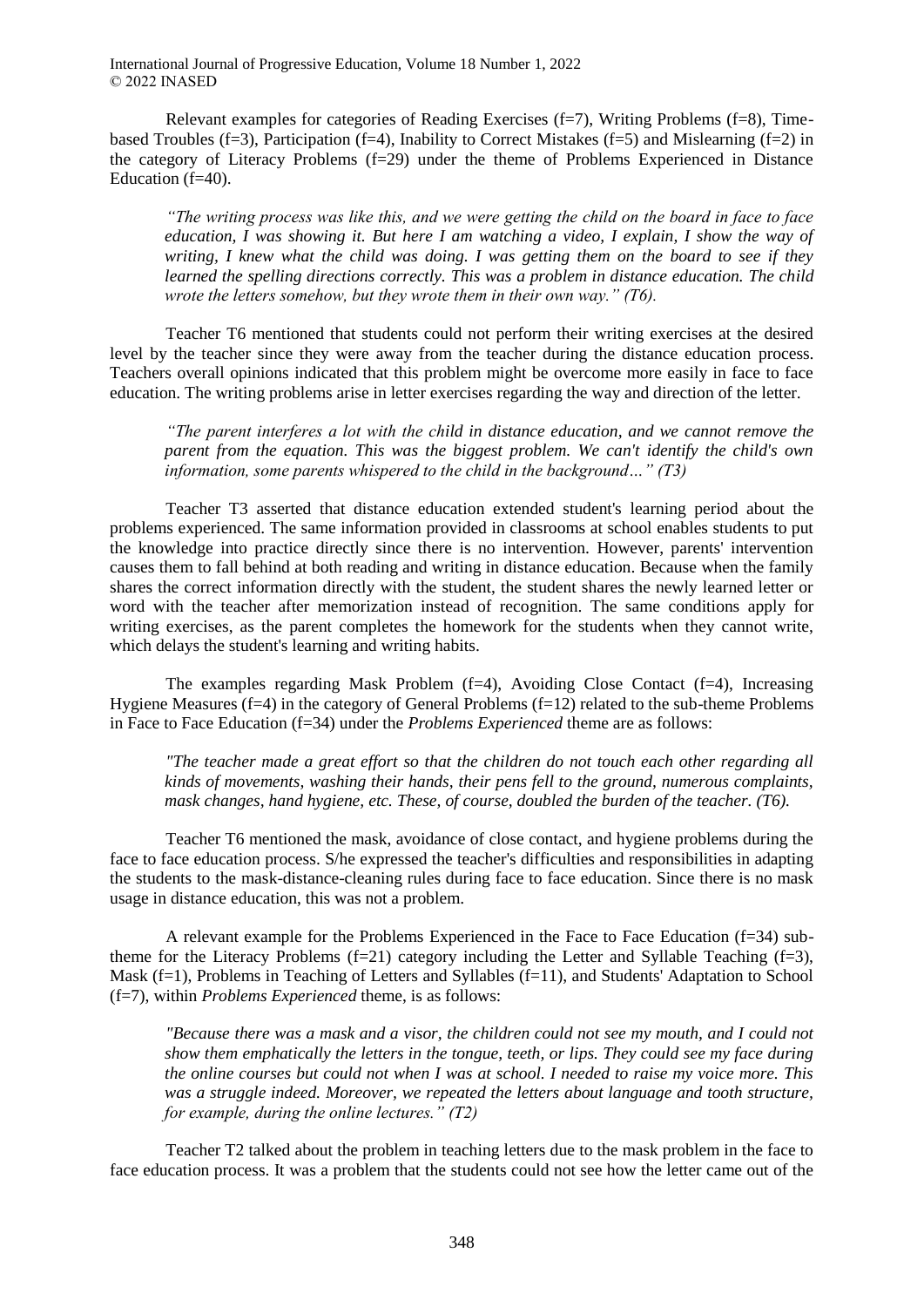mouth. This activity progressed more quickly because there was no mask use in distance education. Because the student was able to directly observe the way the letter was written and emphasized through the camera.

The *Problems Experienced* revealed that the teachers stated that the students experienced *Problems in Distance Education* with their writing activities. This problem was followed by technological deficiencies and family interventions in literacy studies. Regarding the *Problems in Face to Face Education* sub-theme, teachers had several problems while teaching letters and syllables. Since the literacy exercises coincided with the Covid-19 pandemic, some delays were observed in teaching letters and syllables due to avoiding contact with students. This situation was again augmented by students' problems adapting to the school during the face to face education period.

Under the *Solutions* theme, there was an Awards and Reinforcements (f=6) category regarding the General Problems (f=6) sub-theme. The following example is relevant for this category.

*"I motivated them by telling that we are going have fun after finishing that. I kept saying we will paint if we finish this, we will start physical education, if we complete this, we will do different activities, and it worked (T6).*

This case provided by teacher T6 reveals that s/he found a solution to reward and reinforce students for motivational purposes against their reluctance and boredom in the process. S/he focused the attention of the students in this sense both by drawing and playing games.

Relevant examples for Color Writing in Reading Syllables (f=6), Keeping the Camera and Microphone On in Distance Education (f=2), Parent Collaboration (f=11), Greeting Games (f=3), Providing Feedback with Videos (f=6), Peer Support (f=1), and Rhyme and Poetry Reading (f=3) categories under the theme of Solutions for Literacy (f=28) within the *Solutions* theme are as follows.

*"We had a lot of trouble with writing. The children were writing very badly. I was trying to see through the camera. Since some children's phone and tablet cameras were very old, I could not see their writings. I couldn't make corrections despite the necessity. I experienced this problem a lot, and then I tried to correct their writings by sending a lot of nursery rhymes to the children and having them write rhymes, numbers, and poems. It hasn't been very effective, so it's not as good as when we are in the classroom, but I mean, the writing is bad, the 1st graders' writing particularly bad." (T11)*

Teacher T11 argued that s/he wanted help from the parents for students who did not repeat daily in the reading process and expressed potential solutions to the writing problem in this way. Therefore, it might be asserted that the teachers encounter problems in writing rather than reading. They cooperated with the parents and tried to advance the process with the help of various directions and technology. They supported the reading and writing styles of the students with photographs and videos. They drew the students' attention in the syllable teaching by writing the syllables to be read in color, and they also applied for peer support when necessary.

The *Solutions to Problems* revealed that the teachers provided solutions to the problems they experienced in this process related to the Solutions for Literacy sub-theme. It was observed that they found solutions to the problems experienced, especially with the cooperation of the parents, the parents provided feedback with videos and photographs, and the parents collaborating with the primary schoolteacher have improved considerably in the student's literacy exercises.

### **Findings Regarding Parents' Views on the First Literacy Process during the Covid-19 Pandemic**

The findings on the parents' opinions on the first literacy process during the Covid-19 pandemic are presented with two tables. Table 5 demonstrates that parents' opinions on the preparation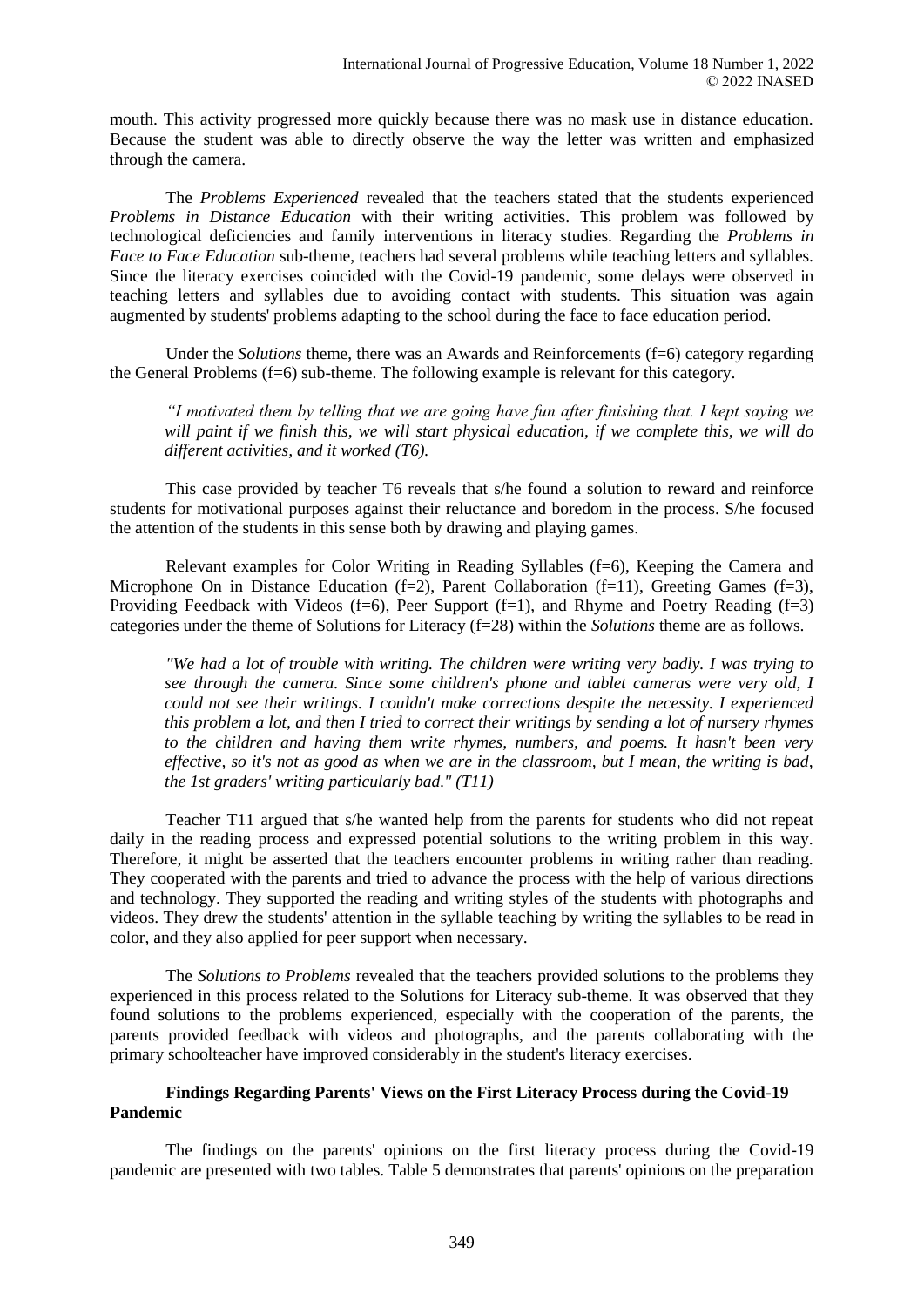phase are grouped under two themes: Preparatory Activities for Distance Education and Preparatory Activities for Face to Face Education. Moreover, Table 6 summarizes parent opinions regarding the first literacy and progression phase with 3 themes: Reading, Writing, and Problems Experienced.

### *Findings Regarding Parents' Opinions on the Preparation Phase*

The preparation stage, an essential part of developing a positive attitude towards the first literacy process, affects parents and students. Parents' views on the preparation for the first literacy phase during the Covid-19 pandemic are available in Table 5.

| Theme                              | Sub-theme                | Category                             | Codes                       | f  |
|------------------------------------|--------------------------|--------------------------------------|-----------------------------|----|
| Preparatory Activities for         | Planning                 | <b>Education Sites</b><br>Additional |                             | 11 |
| Distance Education                 |                          | Resourcing                           | <b>Additional Sources</b>   | 17 |
|                                    |                          |                                      | Video, Images, Material     | 7  |
|                                    |                          | Overcoming                           | Creating a Classroom        | 3  |
|                                    |                          | Deficiencies                         | Environment                 |    |
|                                    |                          |                                      | <b>Stationery Materials</b> | 7  |
|                                    |                          |                                      | <b>Technological Needs</b>  | 15 |
|                                    | Developmental            | Availability                         | Pre-school education        | 13 |
|                                    | <b>Features</b>          |                                      | Hand, Arm, and Finger       | 8  |
|                                    |                          |                                      | Development                 |    |
|                                    |                          |                                      | Letter and Number           | 11 |
|                                    |                          |                                      | Knowledge                   |    |
|                                    |                          |                                      | <b>Intelligence Games</b>   | 5  |
|                                    |                          |                                      | Painting and Line Exercises | 2  |
|                                    |                          |                                      | Associating Literacy with   | 3  |
|                                    |                          |                                      | Daily Life                  |    |
| Preparatory Activities for Face to | <b>Raising Awareness</b> | <b>Social Distance</b>               |                             | 3  |
| <b>Face Education</b>              |                          | <b>Hygiene Measures</b>              |                             | 9  |
|                                    |                          | Mask Usage                           |                             | 6  |

| Table 5. Parent Opinions on the Preparation Phase |  |
|---------------------------------------------------|--|
|---------------------------------------------------|--|

The parent opinions regarding the first literacy and progression stages were grouped under two themes: *Preparatory Activities for Distance Education* and *Preparatory Activities for Face to Face Education*. The Preparatory Activities for Distance Education theme have sub-themes of *Planning* and *Developmental Features.* The categories of Additional Resourcing (f=35) and Overcoming Deficiencies  $(f=25)$  were formed under the Planning sub-theme, as the Availability  $(f=42)$  category was designed for the Developmental Features sub-theme. The *Raising Awareness* sub-theme under Preparatory Activities for Face to Face Education has Awareness Raising (f=18) category. The following examples are relevant to the Additional Resourcing (f=35) category for the Planning (f=60) sub-theme under the *Preparatory Activities for Distance Education* theme.

*"The material was a literacy kit called Triangle Education that our teacher bought. We followed him. It was quite comprehensive, as a weekly fascicle, and supportive in different disciplines such as mathematics, life sciences, and literacy. These are things that go cumulatively, you cannot rush it. The teacher already informs weekly about which pages will be followed in which fascicles. We followed it from there and progressed daily. The teacher also gave homework from the textbook, and we tried to complete them." (P19)*

Parent P19 mentioned that supplementary resources were also used upon the teacher's suggestion besides the textbooks during the preparation process. Since the transition to free reading and writing has not been achieved yet, preparations for reading and writing were conducted step by step with the teacher's suggestion.

*"We deciphered all of the toys into text so that they could be used at home first, so if there were blocks, we wrote words and letters on them, we were trying to make an activity at home, well, from bingo to writing cards. Then we found pictures, for example, I downloaded some*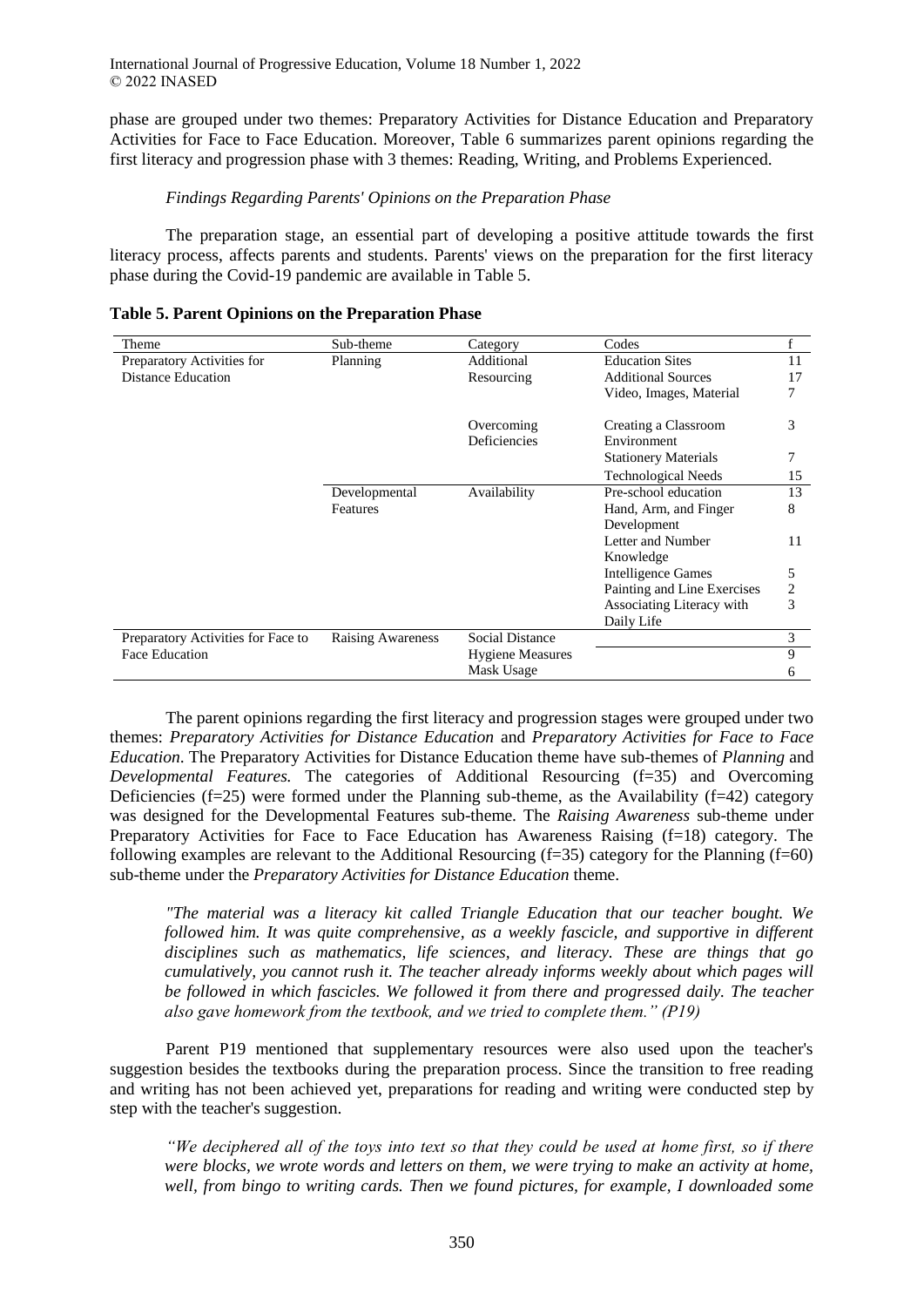*from the internet, pictures that I thought might be meaningful. We showed those pictures to the children and started to talk about them and improve their vocabulary. There were activities given by our teacher, and we used them regularly every day. Besides, their books and the books we bought as extras were for exercises and short activities with the reading and writing content. However, they had better reading material. Because the children attended the online lesson for 6 hours and they exhausted all the screen, lesson, literacy times there. They were very bored because if we didn't play afterward, they wouldn't come near us." (P23)*

Parent P23 stated that this process was supported with several additional visuals and games so that students would not get bored with distance education. This parent also improved the process with the works given by the teacher by grasping the student's attention with the visuals obtained from the internet and by discipline. S/he tried to increase the student's motivation by using the child's toys at home as course material.

Here is an example of the Overcoming Deficiencies  $(f=25)$  category of the Planning  $(f=60)$ sub-theme under the *Preparatory Activities for Distance Education* theme:

*"I can say that I have prepared a quiet environment, established an internet connection to my house, changed my phone so that my child can access education with comfort, we do not have internet problems, and I cut our own expenses and spent it on their education. I tried to transform the house, the room environment, into a classroom, I can put it that way. For example, I wanted the room environment to be the same as the classroom environment, so I bought a desk, a chair, and books and helped him use his notebooks regularly." (P1)*

Parent P1 implied that the student's room was tried to be transformed into a classroom environment in the preparation process for distance education, and in this sense, the necessary technological equipment was provided. All these preparatory steps can be considered as positive developments for distance education, as they increase the student's motivation towards the lessons. The following example is relevant to the Readiness (f=42) category of the Developmental Traits subtheme under the *Preparatory Activities for Distance Education* theme:

*"S/he knew rhythmic numbers and could count numbers from 1 to 100. S/he knew the shapes, most of the letters. S/he was even reading some things, knew some words, his/her own name, brother's name, s/he was trying to write. S/he was asking a lot, so I wouldn't teach too much so that s/he wouldn't be confused and learn in the classroom, frankly, I wasn't too involved. I was trying not to teach because I saw the problems of this in some of my students before. My own observations indicate that his/her readiness level was a bit better than the peers." (P30)*

This example by parent P30 showed that the student acquired the knowledge of letters and numbers before starting the literacy process. Although s/he is at a good level compared to his/her peers, s/he was not fully passed on to literacy by his/her parents before starting primary school. This process relied on prolonged literacy teaching left to the primary schoolteacher to have healthier progress.

The *Preparatory Activities for Distance Education* theme, in Table 5, shows that students' parents utilized additional sourcebooks for the *Planning* sub-theme. They also benefited from educational sites in the process. As the technological infrastructure belonging to the category of overcoming deficiencies was satisfied, the readiness category related to the *Developmental Features* sub-theme revealed that the majority of the students received pre-school education and had letternumber knowledge.

The following examples are helpful to shed light upon the category of Social Distancing  $(f=3)$ , Hygiene Precautions ( $f=9$ = and Mask Use ( $f=6$ ) regarding the Awareness sub-theme ( $f=18$ ) under the *Preparatory Activities for Face to Face Education* theme: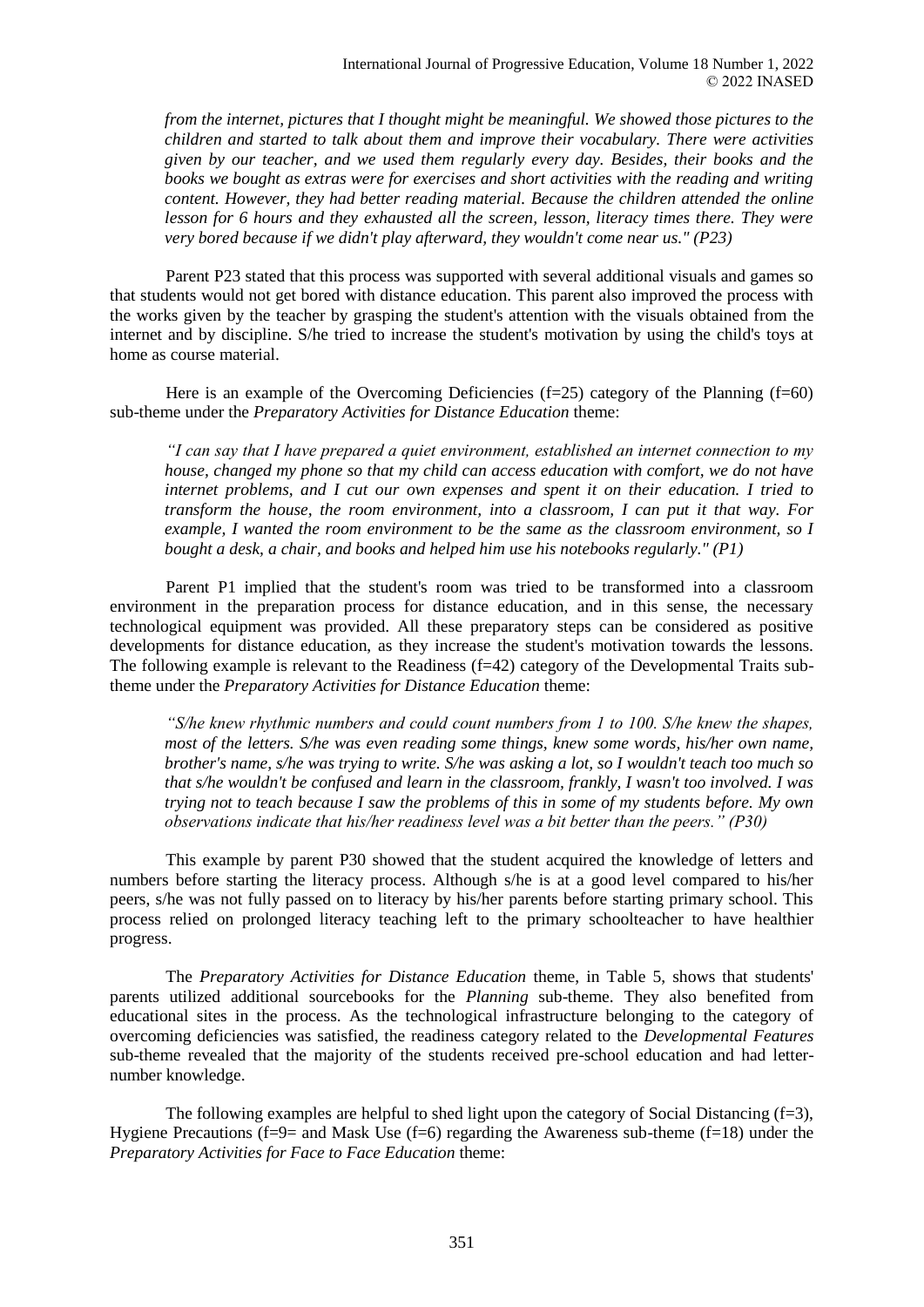> *"First of all, we tried to take care of his/her health. We warned him/her and emphasized what s/he should do in the school environment should do without a mask or when s/he goes to the washrooms. Because it is 1st grade, we said do whatever your teacher says, with your teacher. Don't leave his/her side. We gave feedback to the child about the behaviors and attitudes that should be treated rather than the teaching context." (P26)*

This example indicates that parent P26 conducted awareness-raising activities on hygiene for the student before the face to face education. It can be argued that parents paid attention to mask, distance, cleanliness, and health issues and show their uneasiness when sending their students to school.

Table 5 demonstrates that the parents made their children aware of hygiene measures and warned about mask usage for the *Preparatory Activities for Face to Face Education.* It was also revealed that they focused on literacy exercises in the distance education process and on the maskdistance-cleaning issue during the face to face education period.

#### *Findings Regarding Parents' Views on First literacy and Progression Stage*

The first literacy and progress phase is the period after the preparation phase, where the student learns the letters and tries to read the texts. The parent support is quite substantial in helping the student to read and write at home. Parents' views on the process of first literacy and progressing stages during the Covid-19 pandemic are available in Table 6.

| Theme       | Sub-theme                      | Category             | Codes                           | f              |
|-------------|--------------------------------|----------------------|---------------------------------|----------------|
| Reading     | Reading in Distance Education  |                      |                                 | 23             |
|             | Reading in Face to Face        |                      |                                 | 7              |
|             | Education                      |                      |                                 |                |
| Writing     | Writing in Distance Education  |                      |                                 | 17             |
|             | Reading in Face to Face        |                      |                                 | $\overline{c}$ |
|             | Education                      |                      |                                 |                |
| Experienced | Problems in Distance Education | <b>Common Issues</b> | Absence of Classroom            | 14             |
| Problems    |                                |                      | Environment                     |                |
|             |                                |                      | <b>Technological Issues</b>     | 10             |
|             |                                |                      | Boring Out the Students         | 8              |
|             |                                |                      | Health problems                 |                |
|             |                                |                      | <b>Mental Fatigue</b>           |                |
|             |                                | Problems in          | Distraction                     |                |
|             |                                | Literacy             | Motivation                      | 8              |
|             |                                |                      | <b>Student-Parent Conflict</b>  |                |
|             |                                |                      | Parent's Conceptual Errors      | 2              |
|             |                                |                      | Mistakes in Writing             |                |
|             | Problems in Face to Face       | <b>Common Issues</b> | Hygiene Issue                   | 6              |
|             | Education                      | Problems in          | Lack of Reinforcers             |                |
|             |                                | Literacy             | <b>Environmental Comparison</b> |                |

| Table 6. Parents' Views on First literacy and Progression Stage |  |  |
|-----------------------------------------------------------------|--|--|
|                                                                 |  |  |

Table 6 demonstrates parents' opinions regarding the first literacy and progression stages grouped under *Reading and Writing* and *Experienced Problems* themes. *The reading* theme was divided into *Reading in Distance Education* and *Reading in Face to Face Education* sub-themes. Relevant examples for these themes are as follows:

*"The lack of school attendance during this pandemic, teaching letters through distance education, individual exercise sessions via Zoom and hence the boredom in the child slowed the reading speed." (P25)*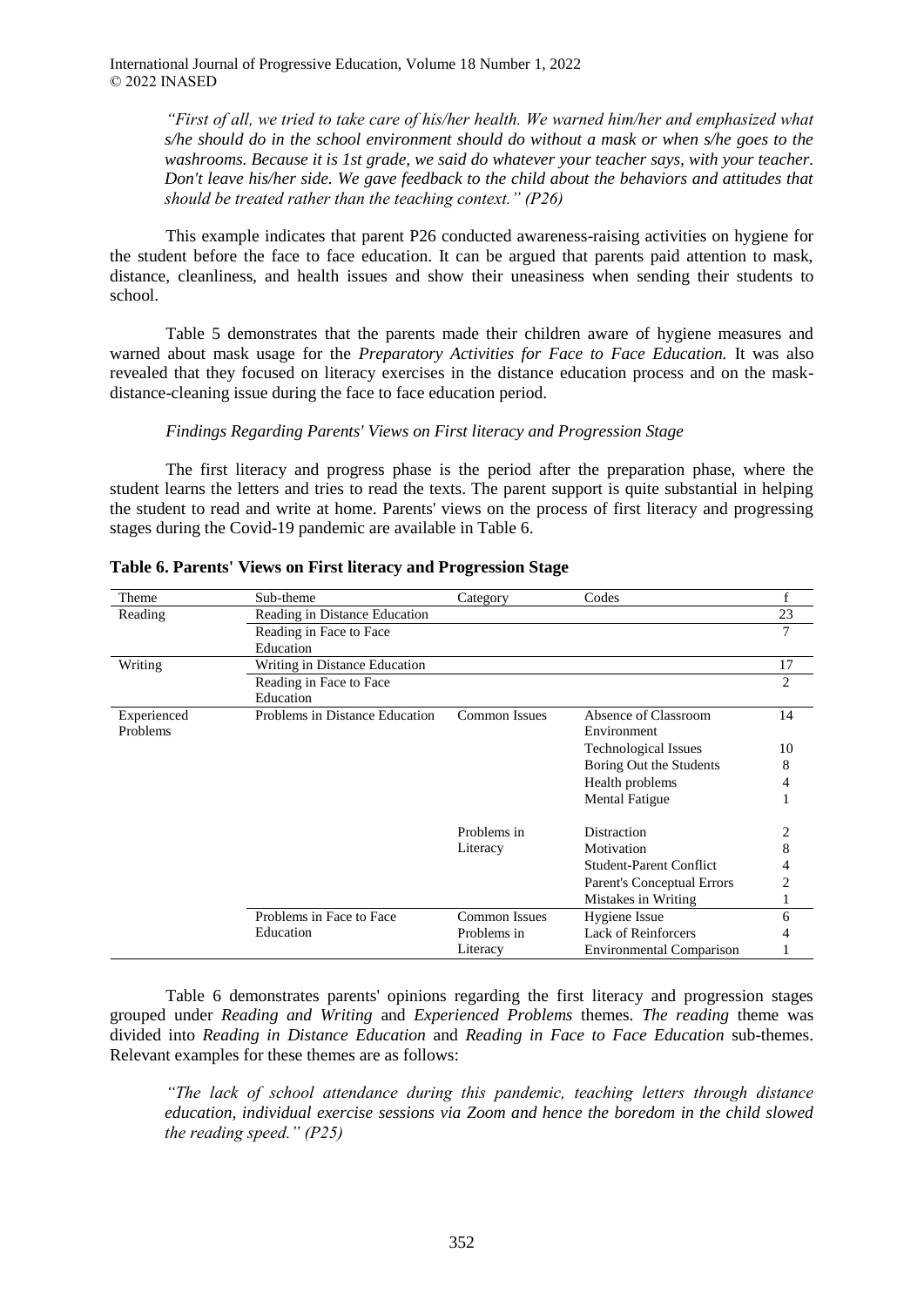The example provided by parent P25 is about the impediments in the reading speed due to the student's boredom in the reading exercises that continued with distance education. With the continuity of face to face education and learning all the sounds, the spelling phase can be completed, and further reading activities can be conducted. This shows that the reading activities performed in the face to face education process are more functional than those in distance education.

The *Writing* theme was divided into *Writing in Distance Education* and *Writing in Face to Face Education* sub-themes. The following examples are relevant to the Writing in Distance Education and Writing in Face to Face Education sub-themes:

*"Although left-handers write slower, we were well prepared. I am currently monitoring. If one student can finish a text in the 3rd or 4th rank in a class of 20 people, which shows that s/he is progressing. More or less, we can notice it. As the teacher cannot supervise it, we observe it ourselves." (P3)*

The explanation parent P3 indicates that the student has made progress in writing during the distance education period. It can be asserted that the students who perform activities such as pencil grip, letter recognition, syllable formation in face to face education, and switch to distance education at the stage of initiating and progressing in literacy increase their speed in reading and writing in this process.

*"Writing is one notch behind reading, it gets boring. S/he does not want to write. Especially, let's say, for example, s/he will write A for a whole page. S/he doesn't write it. We cannot make him/her. S/he only writes when it is mandatory, assigned by the teacher, or when it's puzzle style or activity-based or engaging. Moreover, s/he loves performing activities where there is less writing. But when there is a writing assignment that takes a long time, it gets boring. The kid doesn't want to do it." (P26)*

Parent P26 revealed that the students do the homework given by the teachers in face to face education although being bored at home. If writing activities are done in a fun way, they are more attractive to the student. It can be argued that students can achieve more efficiency because they are less bored through fewer writing tasks and more fun assignments.

The individual analyses of parent views on the first literacy and progression stage under *Read*ing and *Writing* themes indicated no significant problems in students' progress in reading and writing through distance education. It can be thought that students were ready for sound and letter teaching, as they received face to face education during the preparation stage and switched to distance education at the starting and progress stages. It can also indicate that teachers did not delay their reading and writing activities during the distance education process.

The *Experienced Problems* theme was divided into *Problems into Distance Education* and *Problems into Face to Face Education* sub-themes. General Problems (f=37) and Problems Experienced in Literacy (f=17) categories were formed under the Problems Experienced in Distance Education sub-theme, while the Problems Experienced in Face to Face Education sub-theme was divided into General Problems (f=6) and Problems Experienced in Literacy (f=5). Relevant examples for Lack of Classroom Environment (f=14), Technological Problems (f=10), Student Boredom (f=8), Health Problems (f=4) Mental Fatigue (f=1) codes belonging to the General Problems (f=37) category related to the Problems Experienced in Distance Education sub-theme within the *Problems Experienced* theme are as follows:

*"Although it is not like face to face education, because they did not see their environment with peers, and the teacher, they still learned the subjects well. But there were many shortcomings, namely the lack of friends and teachers." (P16)*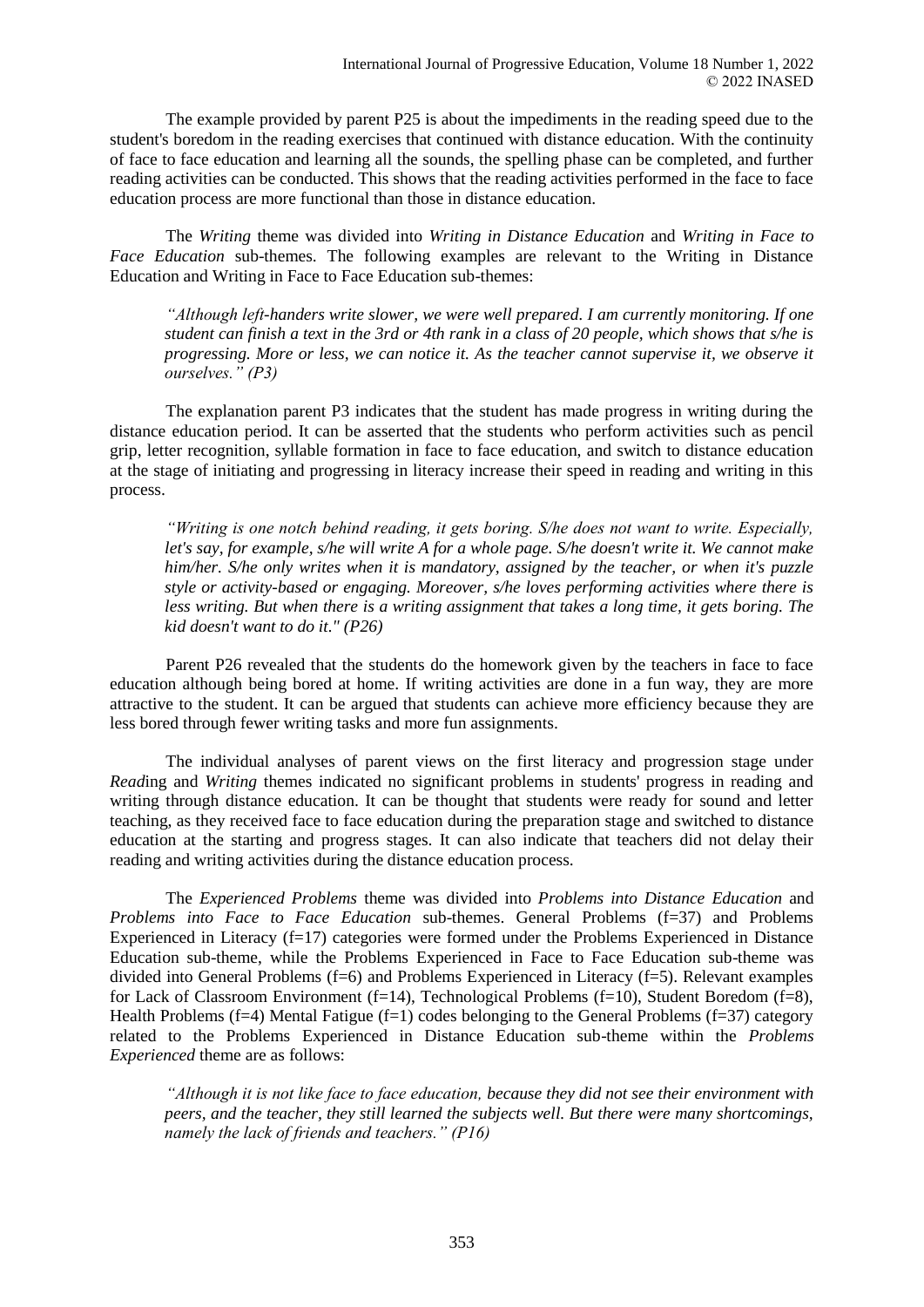Parent P16 expressed the lack of school and class environment with their explanations in the example. Other parents whose opinions were taken also support their children to continue their education by recognizing the classroom environment through face to face education. It can be argued that the contact that the teacher establishes with students is one of the most critical factors affecting the education process.

*"Since it was 1st grade, I was happy, even if it was two days of classroom training. Because my daughter was getting educated, when we go online, when she looks at the screen for 5 minutes, her eyes get tired, her back hurts, she can't get up and walk, and I wouldn't say I liked it. But if you say about her education, is it beneficial for her reading, it is seventy percent. Her reading improved a lot, but as I said, when she focuses for 10 minutes, she starts to turn left and right in the 11th minute, she is busy with her notebook, she is dealing with something because it is not the school environment, this is my teacher." (P1)*

The parent P1's explanation supports the topics of boredom of the student and health problems. This view of the parents reveals both the advantages and disadvantages of distance education. Technological devices create health problems for a student in this age group and cause them to get bored. Moreover, teachers enable them to improve reading and writing because they do not break away from education even from a distance.

Examples regarding Distraction  $(f=2)$ , Motivation  $(f=8)$ , Student-Parent Conflict  $(f=4)$ , Parent's Conceptual Errors  $(f = 2)$ , and Spelling Errors  $(f = 1)$  categories in the Experienced Problems in Distance Education sub-theme within the *Problems Experienced* theme are as follows.

*"I saw a significant shortcoming, we couldn't do it. For example, the letter d is confused with b, there are conceptual structures that the child cannot figure, and for example, we had difficulties in correcting them. Because s/he needs an academic background to overcome this, unfortunately, we could not be very productive in terms of dictation and writing skills because it had to be done by an expert. These two issues were very challenging." (P19)*

Parent P19 stated that the parents were not as competent as the teacher in teaching literacy and had some conceptual misconceptions. It can be asserted that parent-teacher cooperation significantly affects the probability of mislearning for students.

The following example was relevant to the Hygiene Problem  $(f=6)$  in the General Problems category related to the Problems Experienced in Face to Face Education sub-theme under the *Experienced Problems* theme:

*"For instance, I did a lot of things for my child for social distance, cleaning, hygiene and mask, and I warned him/her. The kid said directly, "my friends do not comply with the social distance when they go out." I'm sure s/he has never played outside. Not once. There was too much anxiety or something like that." (P24)*

Parent P24's explanation shows that s/he is very careful about hygiene and that the student is also affected by this situation. It can be argued that the parents have hygiene concerns when they send their children to face to face education. An example on the Lack of Reinforcers (f=4) and Comparison with the Environment  $(f=1)$  within the category of Problems in Literacy, related to the sub-theme of Problems in Face to Face Education under the *Experienced Problems* theme is:

*"How does the pandemic affect the child, how would his/her relationship with the teacher be? It's an era of masks, kids want to get a 'well done'. It is necessary to say 'high-five' or pat on the shoulder, at the very least, or if the child is doing it wrong, the teacher has to pick up that pencil and correct it, but these cannot occur very often. We cannot warn anyone. Maybe students receive everything from us, but do they achieve fully at school, from the teacher, and benefit the peer environment? I'm a little upset about these. Our child wants to be liked,*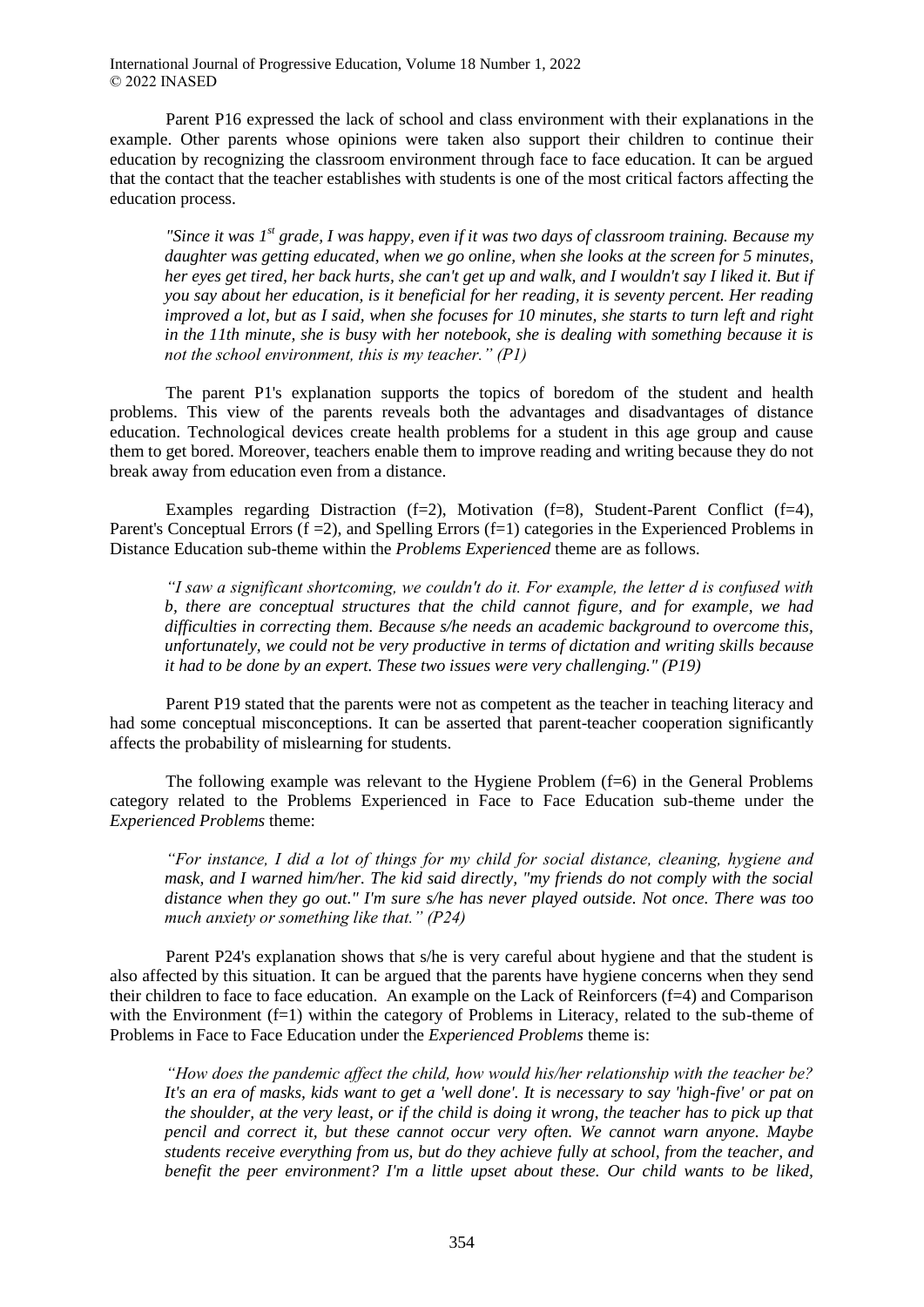*approved and supported by someone. Maybe all children want it, even on a verbal level. A touch is a good thing, these affect him/her a lot." (P3)*

Parent P3 mentioned the lack of reinforcers experienced by his/her child during the distance education process. It can be noted that being approved by the teacher affects the success of the student positively. These approval and reinforcing situations occur naturally between the teacher and the student in the classroom environment, while it gets quite limited in distance education due to time constraints and technological problems. The *Problems Experienced* theme, in general, revealed two things. The parents stated that the students experienced problems due to the absence of the classroom environment, which is noted in the *Problems in Distance Education* sub-theme. Besides, they stated that they had problems with hygiene grouped under *the Problems in Face to Face Education* subtheme. Table 6 demonstrates that the parents stated that they also benefited from distance education even though they favored face to face education. 1st grade students who started primary school in the 2020-2021 education term spent the first literacy preparation process at school in classrooms and completed the initial and progress stage with distance education. The parents who stated that this situation delayed the reading and writing activities found it accurate that the educational activities were performed remotely in terms of health conditions. Problems such as distraction, motivation problems, conflict with parents, lack of reinforcement from the teacher, classroom environment, and health problems affected the students and the parents during the distance education process. The parents who collaborated with the primary school teachers stated that the process turned into an advantage for the students regarding reading and writing skills.

### **RESULTS AND DISCUSSION**

This study analyzed the teacher and parent opinions on the literacy process during the Covid-19 pandemic regarding the stages of preparation and initiation and progressing in the first literacy. It was observed that the teachers conducted activities to meet their students and inform the students about the process during the preparation phase. The teachers explained that they tried to determine students' Developmental Traits at the beginning of the preparation phase and stated that they mostly performed motivation exercises for their affective characteristics.

Teachers expressed that they organized activities for listening, hand, arm, finger muscle exercises, drawing and lineation exercises, and motivation activities during the preparation stage. Tales, story reading, were utilized in listening exercises, dough playing in hand, arm, finger muscle studies, drawing, and line exercises in drawing studies.

The activities that teachers did for parents are awareness-raising and plan Preparatory Activities in the preparation phase. All the teachers raised parents' awareness of the general process within the scope of the preparatory work for the parents. Moreover, it was concluded that the majority of the teachers tried to raise parents' awareness of the literacy process and guided the students to the first literacy activities by helping the parents plan daily routines. Kluth (2020) stated that students could have discipline and balance in their daily lives both in studying and in the time allocated for games and exercises with a daily plan that parents prepare for them. The process might be even more straightforward if they also direct their parents and plan the day while teachers lead the process.

Teacher opinions regarding the first literacy and progression phase revealed that all teachers had reading, writing, and reading comprehension exercises in distance and face to face education. Teachers mostly used narration in distance education and return demonstration and question-answer in classroom teaching as methods and techniques. They also indicated that lectures and activities were only reflected on the computer screen as the root of narration dominance in distance education. Since this process was managed by a teacher-centered method due to the inactivity of the students, they most frequently used this method. It was revealed that the return demonstration method was used the most during classroom teaching. It was observed that teachers adopt the constructivist approach by including the student in the process while teaching letters, syllables, words, and other stages in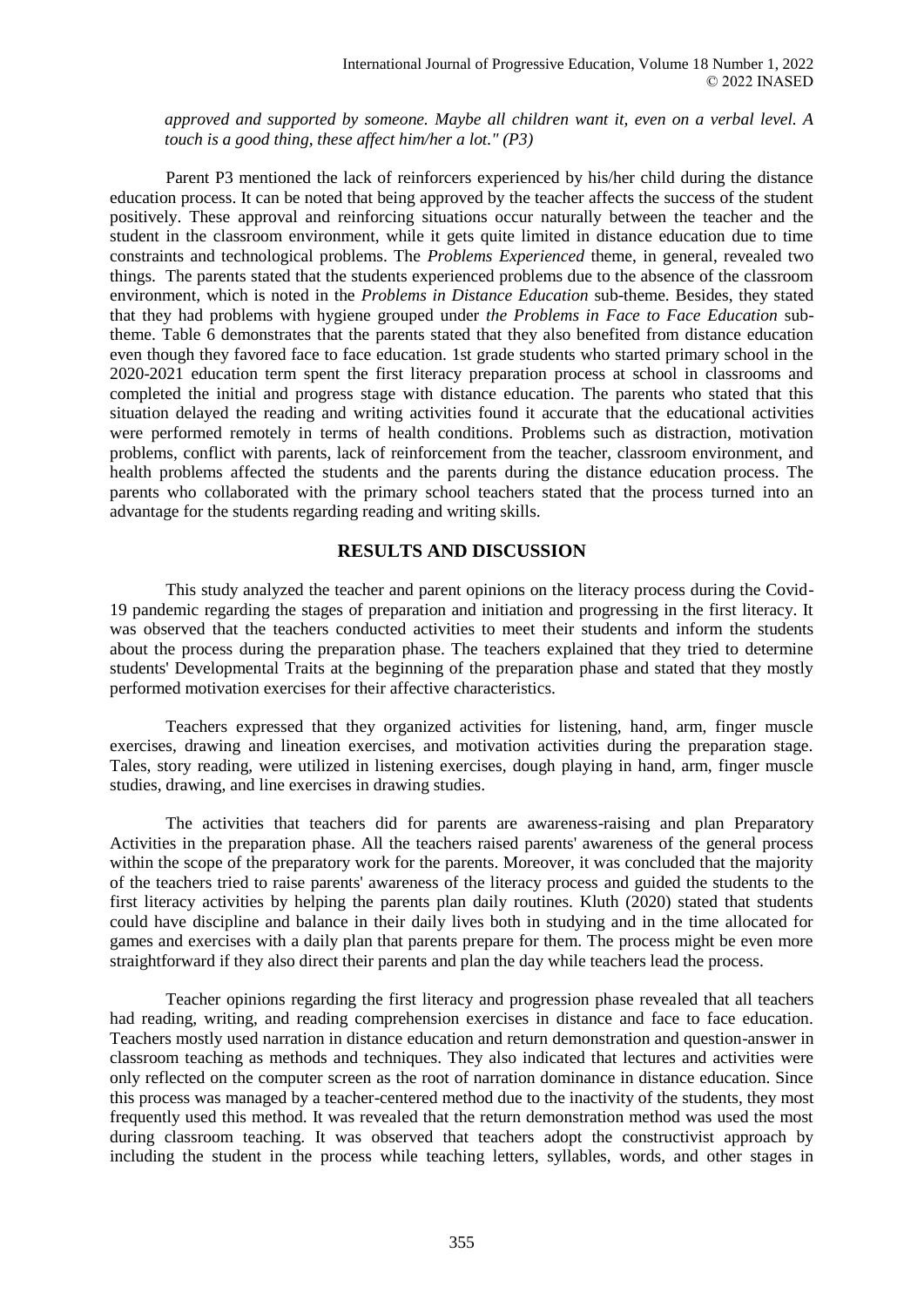classroom teaching. It can be argued that literacy activities were more beneficial in classroom teaching.

The teachers' materials, tools, and equipment at the initial and progress stages show that the additional sources and educational sites were mostly preferred. It was found that all teachers benefited from different sources and various educational sites besides the textbooks. Türker and Dündar (2020) implied that the EBA platform, which teachers frequently use during distance education, was necessary and valuable. Moreover, they asserted that the development and improvement of this education platform against turbulences in the future would provide an advantage to the education stakeholders. Kasa Ayten (2021) also stated that teachers used educational sites extensively and included educational sites such as EBA and Okulistik in their lessons. Moreover, it was observed that teachers use technology especially in Turkish lessons and the literacy process. Bakioğlu and Çevik (2020) concluded that teachers developed a positive attitude toward using technology in their educational activities during the Covid-19 pandemic. It can be noted that this supports the view that in the first literacy process, primary school teachers shall use technological tools and content to advance the process comfortably in both distance and classroom teaching. Moreover, teachers' effective use of technological content effectively, students also improve in this regard. Aldemir and Avşar (2020) found similar results. They discovered that individuals started to use digital tools, especially social media, while working from home, attending meetings remotely during the Covid-19 pandemic, as the students were attending classes through distance education, following the news, or just spending time.

The problems experienced by primary school teachers during the first literacy start and progress stages vary in classroom and distance education. The general problems experienced in distance education were the boring out of the students and the technological deficiencies, the family intervention in the reading exercises, and the writing issues. Akgül and Oran (2020) stated that the students were bored, could not focus on the lesson, were delayed in learning, acted reluctantly, did not care, and had problems with the course material supply in the educational activities during the distance education process. Since the students were away from the classrooms, they stated that they had motivation problems for education. The teachers' opinions regarding the categories boredom of students and technological deficiency under the general problems support this view. Bayburtlu (2020) reached similar results and stated that Turkish teachers had problems with students due to technological equipment and connection deficiencies. Moreover, Erbaş (2021), Fidan (2020) and Sağırlı (2021) highlighted technological problems and the inadequacy of infrastructure and equipment.

It was found that this problem is the most common since the teachers could not intervene with the students during distance education regarding the writing problems, and the parents could not provide adequate writing instructions. Ekici Calın (2019) concluded that the parents' knowledge of the sound-based sentence method is not at the desired level for the first literacy teaching. Besides, they should be informed about the sound-based sentence method to overcome this problem. Considering the problems experienced, technological inadequacies and the family interventions in reading exercises stand out. Teachers stated that some families did not regularly attend distance education due to the lack of internet and technological tools. Yurtbakan and Akyıldız (2020) found that students could not attend the classes due to the high cost of the internet, the lack of inadequacy, and this hindered students' access to the assignments given by the teachers. Moreover, it was observed that the letters, syllables, words, or sentences that the students could not read were whispered to the student by the parents during the reading activities, and the student told this to their teachers. It can be argued that this problem prolongs the transition period of the student to reading and writing. Another problem with parents was that they caused mislearning in the first literacy teaching. It was found that the parents gave the pronunciation of sounds to be taught inaccurately, causing permanent learning errors for the students. This shows that parents had difficulties in providing the necessary support to the student. Uğur Göçmez and Ünal (2021) also stated in their study that parents negatively affect the first literacy process. Bayat (2014) highlighted that the parent with difficulties providing sufficient support to their students caused various negativities in the first literacy teaching process. Informing the parents about the first literacy teaching and curriculum was propounded as a solution.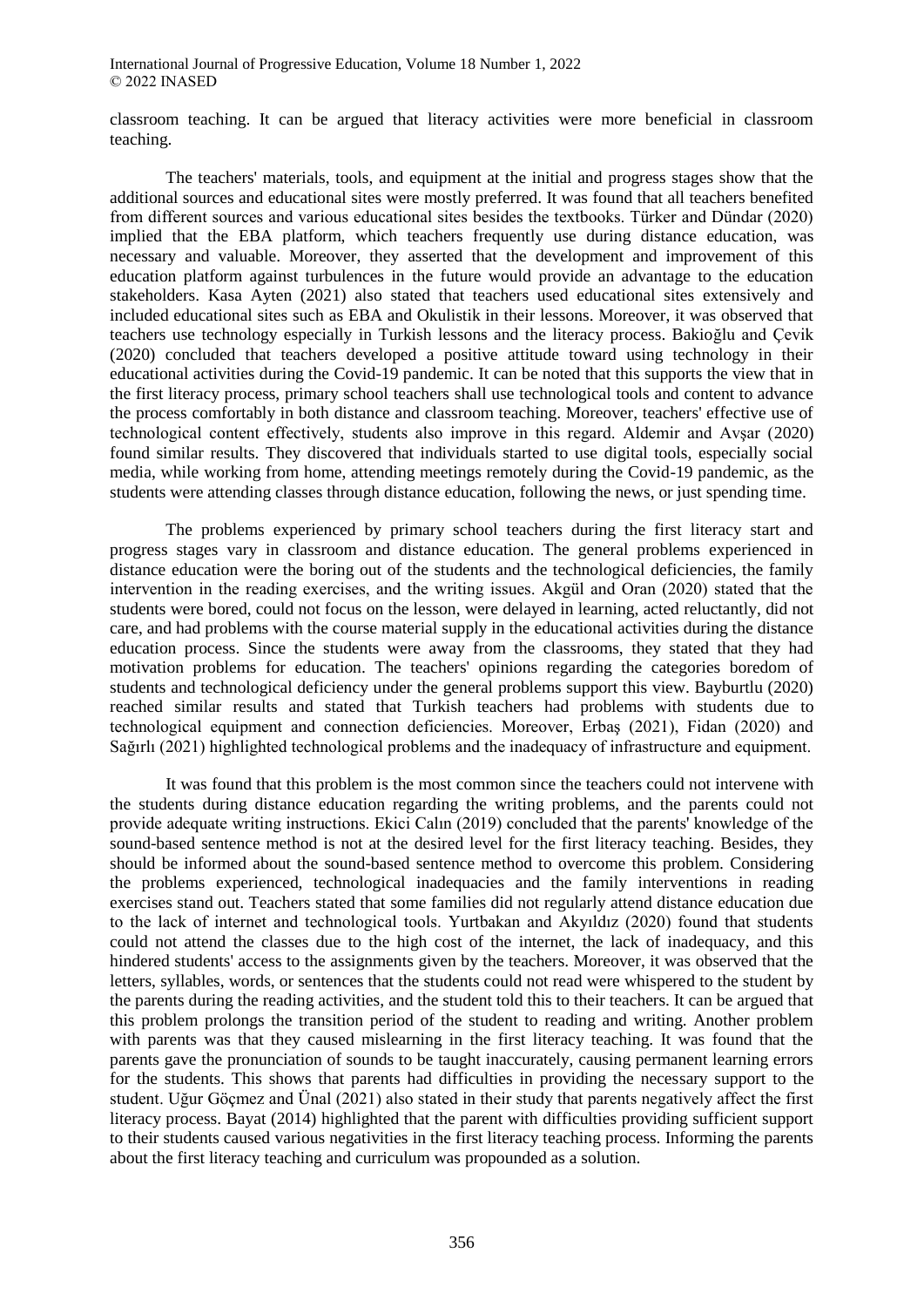It was discovered that the first problem encountered in classroom teaching was about letters and syllables. It was revealed that especially the students without pre-school education had problems with pencil grip, writing letters, and how the sounds come out of the mouth due to masks. Besides, several teachers have also stated that there were problems with students' adaptation to school.

Teachers' solutions for these problems indicate that they used rewards and reinforcement to solve the general problems and that parent cooperation was a solution to the literacy problems. Sağırlı (2021) concluded similarly that the parents made a significant contribution to the process in the first literacy teaching conducted with distance education, and the support they showed during this period flourished teachers' work. Kırmızıgül (2020) argued that parents were also substantially affected by the digitalization of the process after the decisions were taken regarding education with the Covid-19 pandemic. The families who have experienced distance education have also indirectly participated and contributed to the education process. Akyol (2019) also stated that the teachers' biggest assistants in literacy and language development were families. The importance of the family factor has become even more vital than before during the Covid-19 pandemic, and parent cooperation has become integral. Moreover, parents provided feedback with videos and photographs so that the teachers could follow the process. Teachers found solutions such as applauding students, playing games, drawing pictures, painting, and gifting storybooks as rewards and reinforcements.

Teacher opinions revealed that classroom teaching is more beneficial than distance education. It was highlighted that it is more appropriate to contact the student and provide direct information transfer so that the first literacy process can progress more appropriately. It was stated that mislearning could be prevented faster during classroom teaching, and proper teaching can be provided without parent intervention. Moreover, it was noted that while student-centered methods were preferred in classroom teaching for literacy activities while the narration method was more common in the distance education process. It was also found that the methods and techniques used vary in classroom teaching. Similarly, Ergüç Şahan and Parlar (2021) asserted that primary school teachers had more difficulty in the distance education process than face to face education, and it is a process that requires more planning. Besides, there is more in-class interaction during classroom teaching, but the narration is more common in distance education, especially at the initial phase.

Findings regarding the parent opinions on the preparation stage in the first literacy process were grouped under two themes: preparatory activities for distance and classroom teaching. It was observed that parents mostly used additional sourcebooks as materials and tools for students during the planning phase of the preparation process for distance education. They benefited from various educational sites, videos, and visuals besides the textbooks. The teacher and parent opinions support each other in this regard. The opinions hint at the finding that both sides benefited from additional sourcebooks, educational sites, various videos, and visuals in the first literacy process. According to the parent opinions regarding readiness within the Developmental Traits sub-theme of the preparation process for distance education, approximately half of the students received pre-school education, and they had knowledge of letters and numbers. It was also revealed that the hand, arm, and finger muscles were more developed in these students. It can be concluded that students with pre-school education were more prepared for the first literacy process. It was observed that the parents made the students more conscious about hygiene, masks, and distance precautions in the first literacy preparation process for classroom teaching when they sent their children to the school. Willis (2020) stated that behavior, self-control skills, and social skills related to hygiene should be taught by parents. Yılmaz et al. (2020) and Ergüç Şahan and Parlar (2021) also revealed that parents had health concerns. It can be understood that parents were worried about the adverse effects of the Covid-19 pandemic rather than the literacy teaching in the face to face education.

The parents' views on the first literacy teaching preparation stage were examined under two groups as distance education and face to face education. It was revealed that awareness-raising studies were conducted in face to face education while planning and monitoring the developmental features are in question in distance education. It was observed that the parents mostly benefited from sourcebooks and educational sites as materials and tools in distance education. Moreover, parents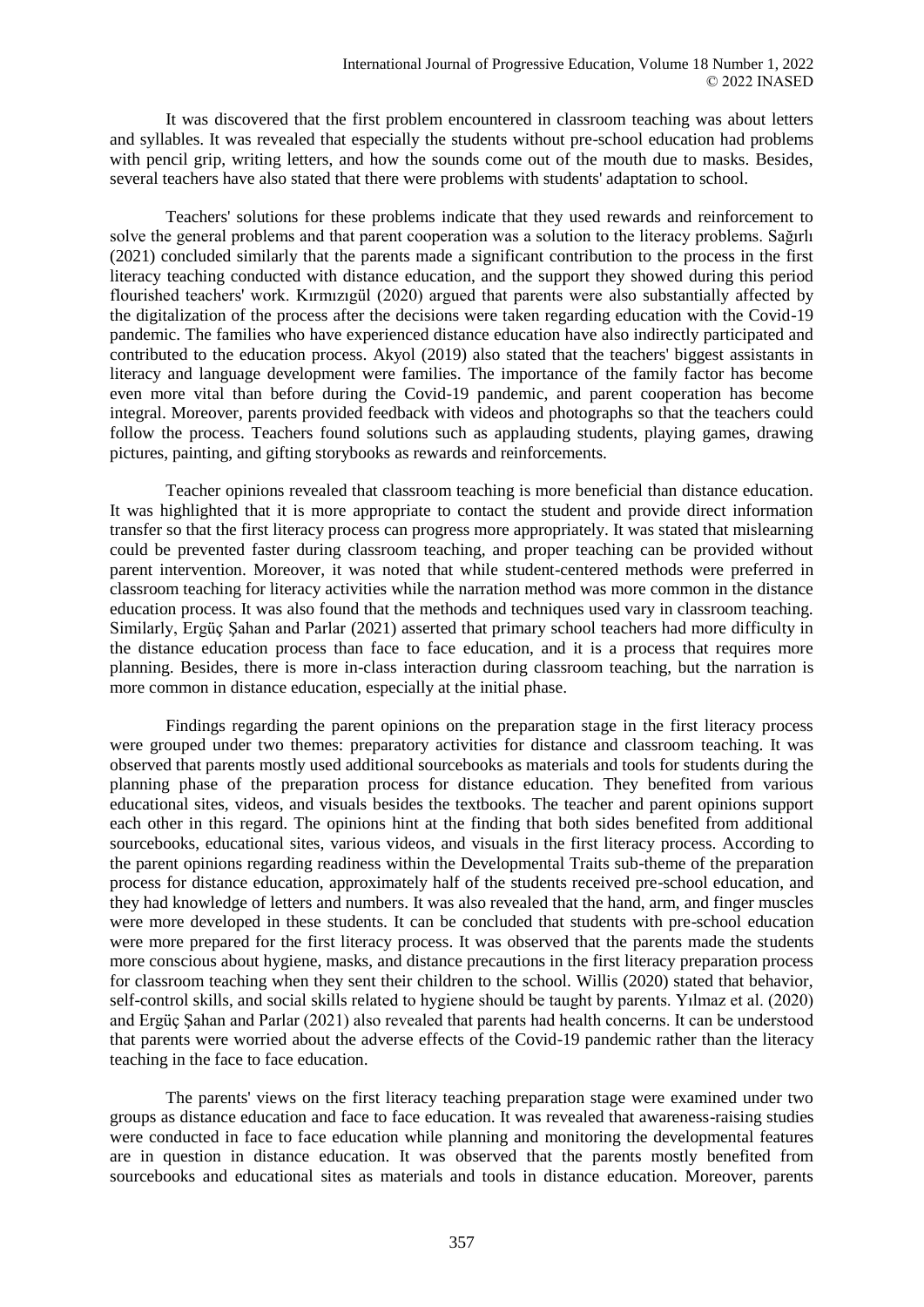stated that they needed the technological tools most and felt the absence of the classroom environment while eliminating deficiencies for the students. It was observed that almost half of the students received pre-school education, and one-third of them knew letters and numbers. It was revealed that some of the remaining students did not progress much within their parents' decisions to have this information in primary school. It was observed that most parents felt uncomfortable about hygiene while sending their children to school as they raised awareness about social distance and mask usage for the preparatory work for classroom teaching. Still, they thought that distance education would be better hygiene.

The parent opinions regarding the first literacy start and progression stages, the themes of reading, writing, and experienced problems were analyzed through two sub-themes: distance and classroom teaching. Parents stated that their children's progress in reading was faster in the distance education process for the reading theme. They stated that the same was true for the writing theme. It was observed that both skills improved in the distance education process. It can be asserted that students who started their education in classrooms at the beginning of the 2020-2021 academic year and switched to distance education in November could read certain syllables and words because they had learned only the sounds in the first group during this period. They learned the sounds in other groups and advanced in reading and writing during the distance education process.

The problems experienced by the parents show that the problems arising from the lack of a classroom environment were the most common in distance education. The fact that the students could not meet the conditions in the classroom at home caused problems in this process. Moreover, parents also stated that they frequently experienced problems such as technological deficiencies and student boredom. The parents stated that the students mostly encountered motivation problems the problems experienced in literacy in the distance education process. Çaykuş and Mutlu Çaykuş (2020) emphasized that psychological support should be available to students and the group whose psychological resilience should be increased by providing psychological support during the Covid-19 pandemic process was primary school students. It can be argued that this situation was rooted in the lack of classroom environment, the distance of the teacher, and the fear created by the pandemic. The general problems experienced in face to face education, the hygiene problem were reencountered, and the lack of reinforcement for literacy.

It was revealed that the interviewed teachers had great difficulties in the distance education process and could not actively involve the students in the process as they did in face to face education. They stated that both students and the parents experienced adaptation problems during the pandemic. Yurtbakan and Akyıldız (2020) stated that primary school students preferred face to face education instead of distance format to have more efficient education and training activities. The parents found it suitable for their children to stay home and continue their literacy activities with distance education during the Covid-19 pandemic. It was concluded that they supported face to face education and found it more beneficial when the pandemic is overcome. Akgül and Oran (2020) reached similar results and revealed that the advantages of distance education are that students do not fall behind in education, educational activities are maintained, parents are closely interested in the lessons and student development, and students are protected from pandemics and other diseases because they do not go to crowded spaces such as schools.

# **RECOMMENDATIONS**

The following recommendations can be propounded for literacy during the Covid-19 pandemic:

 Technological support should be provided to teachers, students, and parents with technological issues due to the suspension of schools due to the Covid-19 pandemic. Students' internet connection and technological device needs can be met at a minimum level to prevent delays and disruptions in the first literacy process and to progress more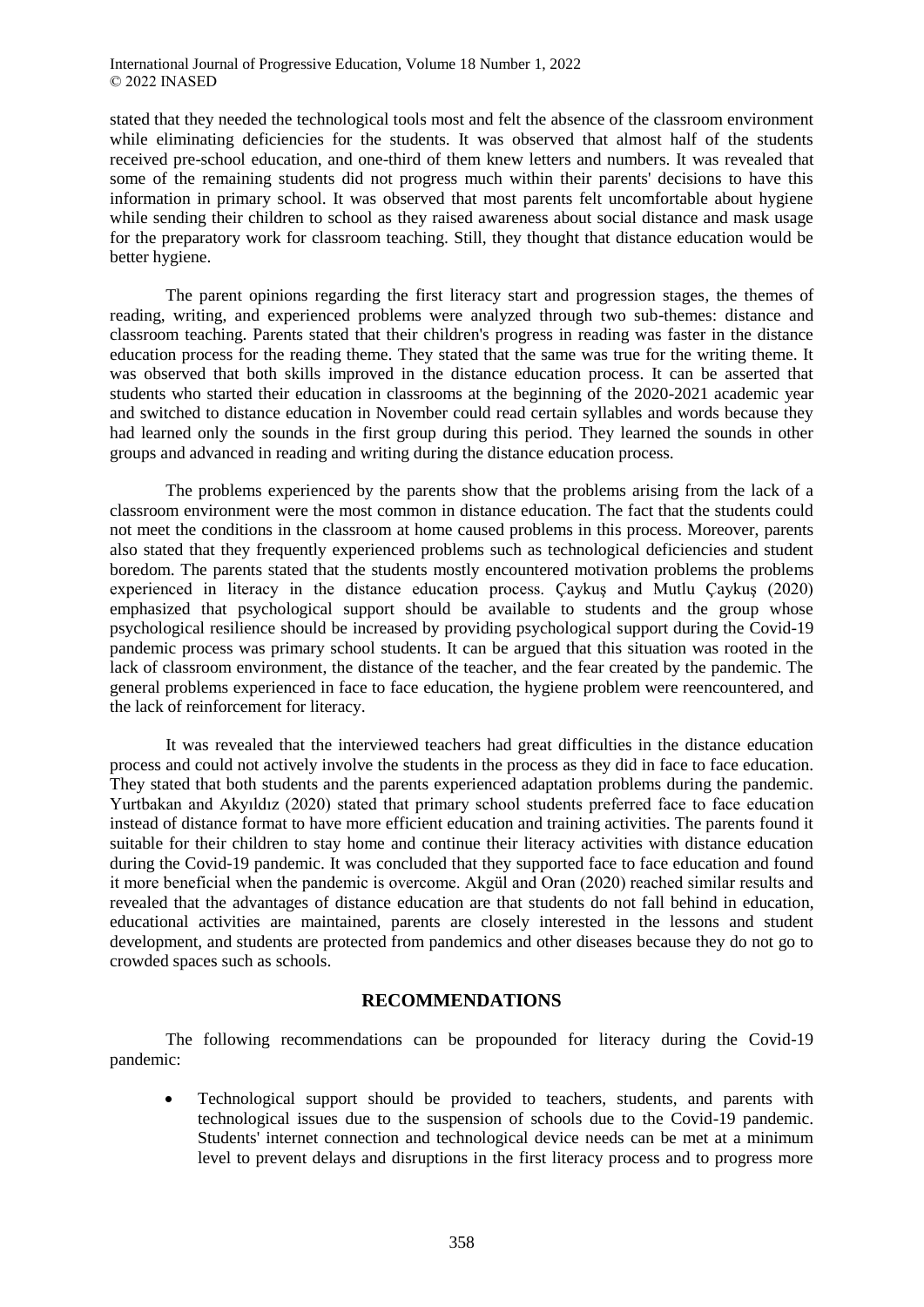systematically and healthily with distance education. Thus, the problems of families and teachers can be reduced to a manageable level.

- The methods used by teachers in the literacy process in distance education remained in a teacher-centered approach. In-service training on technological pedagogical content knowledge may significantly improve the literacy process for teachers.
- Educational platforms with enriched content can be initiated considering the importance of first literacy teaching and the material and content-based deficiencies experienced by primary school teachers in the distance education process.
- All stakeholders can be provided with psychological support and guidance activities for teacher-student-parent cooperation and the problems experienced during the epidemic period.
- Students who started their first literacy education with distance education during the epidemic period could not participate as actively as in the classroom teaching and completed the literacy transition process later. Recovery lessons can be organized for these students.
- The teacher and parent opinions on the literacy process during the Covid-19 pandemic were examined in this attempt. The impact of the pandemic on the education system and all stakeholders can be examined with alternative data collection methods.

# **REFERENCE**

- Akgül, G. & Oran, M. (2020). Sosyal bilgiler öğretmenlerinin, ortaokul öğrencilerinin ve öğrenci velilerinin pandemi sürecindeki uzaktan eğitime ilişkin görüşleri. *Eğitimde Yeni Yaklaşımlar Dergisi, 3*(2), 15-37.
- Akyol, H. (2019). *Türkçe ilk okuma yazma öğretimi* (17. Baskı). Pegem Akademi Publishing.
- Aldemir, C. & Avşar, M. N. (2020). Pandemi döneminde dijital vatandaşlık uygulamaları. *Avrasya Sosyal ve Ekonomi Araştırmaları Dergisi, 5*(2), 148-169.
- Altunkaynak, M. & Çağımlar, Z. (2020). Sınıf öğretmenlerinin ilkokuma yazma öğretiminde eğitim teknolojilerini kullanma ve eğitsel olarak faydalanma durumları*. Milli Eğitim Dergisi, 49*(226), 93-122.
- Babayiğit, Ö. (2019). Dünya'da ve Türkiye'de anadili eğitiminde güncel yönelimlerin öğretim üyelerinin görüşleri doğrultusunda değerlendirilmesi. *Anemon Muş Alparslan Üniversitesi Sosyal Bilimler Dergisi, 7(*2), 181-190.
- Bakioğlu, B. & Çevik, M. (2020). COVID-19 pandemisi sürecinde fen bilimleri öğretmenlerinin uzaktan eğitime ilişkin görüşleri. *Turkish Studies, 15*(4), 109-129. DOI: 10.7827/TurkishStudies.43502
- Baş, Ö. (2006). Ses temelli cümle yöntemi ve bitişik eğik yazıyla okuma yazma öğretiminde alternatif harf sıralaması. *Gazi Üniversitesi Ulusal Sınıf Öğretmenliği Kongresi Bildirileri 1*, 215-224, Kök Yayınları.
- Bayat, S. (2014). Sınıf öğretmenlerinin ilkokuma yazma programının uygulanmasında karşılaştıkları güçlüklere ilişkin görüşleri. *İlköğretim Online, 13*(3), 759-775.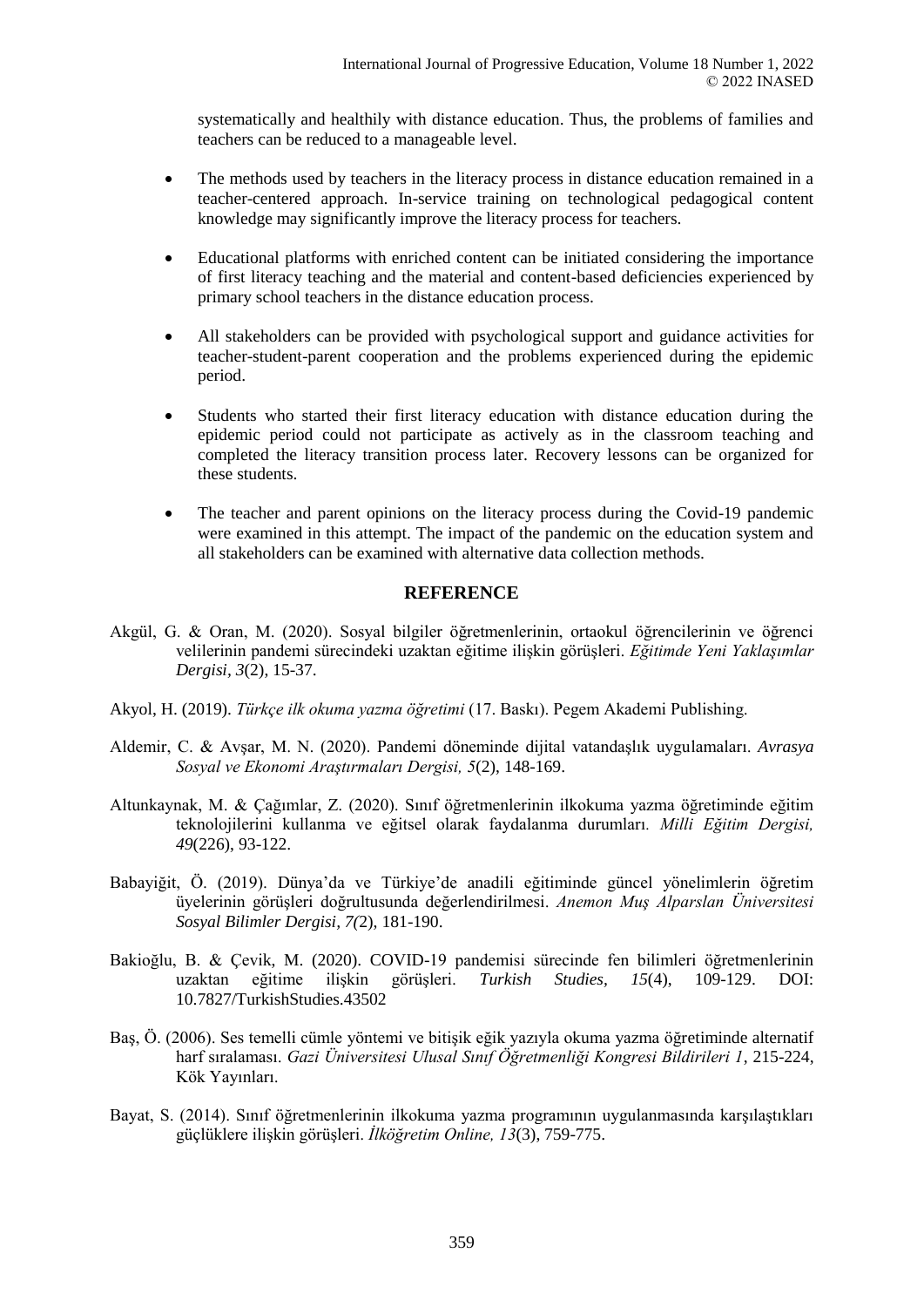- Bayburtlu, Y. S. (2020). Covid-19 pandemi dönemi uzaktan eğitim sürecinde öğretmen görüşlerine göre Türkçe eğitimi. *Electronic Turkish Studies, 15*(4).
- Çaydere, O. (2010). *İlköğretim 1. kademe 1. sınıfta ilkokuma ve yazma derslerinde kullanılan ders kitabında yer alan görsellerin hazırlanmasında sanatsal tasarım ilke ve elemanlarının kullanım durumu.* Unpublished Master Thesis, Gazi University, Ankara.
- Çaykuş, E. T. & Mutlu Çaykuş, T. (2020). COVID-19 pandemi sürecinde çocukların psikolojik dayanıklılığını güçlendirme yolları: ailelere, öğretmenlere ve ruh sağlığı uzmanlarına öneriler. *Avrasya Sosyal ve Ekonomi Araştırmaları Dergisi (ASEAD),* 5(2), 91-113.
- Çelenk, S. (2007). İlkokuma-Yazma Programı ve Öğretimi. Anı Publishing.
- Eken, Ö., Tosun, N. & Tuzcu-Eken, D. (2020). Covid-19 salgını ile acil ve zorunlu uzaktan eğitime geçiş: Genel bir değerlendirme. *Milli Eğitim Dergisi, 49*(1), 113-128. DOİ: 10.37669/milliegitim.780722
- Ekici Calın, T. (2019). *Sınıf Öğretmenlerinin İlkokuma Yazma Öğretimine İlişkin Görüşleri.* Unpublished Master Thesis, Hacettepe University, Ankara.
- Erbaş, Y. H. (2021). Covid-19 salgını döneminde eğitim: İlkokuma yazma öğretiminde karşılaşılan sorunlar ve çözüm önerileri. *Ana Dili Eğitimi Dergisi, 9*(2), 360-380.
- Ergüç Şahan, B. & Parlar, H. (2021). Pandemi döneminde sınıf öğretmenlerinin karşılaştığı problemler ve çözüm yolları. *OPUS–Uluslararası Toplum Araştırmaları Dergisi, 18*(40), 2375-2407. DOI: 10.26466/opus.883814
- Fauzi, I. & Khusuma, I. H. S. (2020). Teachers' elementary school in online learning of COVID-19 pandemic conditions. *Jurnal Iqra': Kajian Ilmu Pendidikan, 5*(1), 58-70. DOI: 10.25217/ji.v5i1.914
- Ferah, A. (2004). *Her yönüyle ilk okuma yazma*. Ministry of National Education.
- Fidan, M. (2020). Covid-19 Belirsizliğinde Eğitim: İlkokulda Zorunlu Uzaktan Eğitime İliskin Öğretmen Görüşleri. *Uşak Üniversitesi Eğitim Araştırmaları Dergisi, 6* (2), 24-43. DOI: 10.29065/usakead.736643
- Hancock, D.R. & Algozzine, B. (2006). *Doing case study research: a practical guide for beginners researchers*. Teachers College.
- Kasa Ayten, B. (2021). Analysis of classroom teachers' knowledge on technological pedagogical field. *International Technology and Education Journal, 5*(1), 61-82.
- Kırmızıgül, H. G. (2020). Covid-19 salgını ve beraberinde getirdiği eğitim süreci. *Avrasya Sosyal ve Ekonomi Araştırmaları Dergisi, 7*(5), 283-289.
- Kluth, A. (2020). *Closing School May Cause Some Kids a Lifetime of Harm.* http://0210g3mmx.y.http.eds.a.ebscohost.com.proxy.afyon.deepknowledge.net/eds/detail/det ail?vid=12&sid=f01d2801-89e3-436f-b5f3-
- Miles, M. B. & Huberman, A. M. (1994). Qualitative data analysis: An expanded sourcebook. (2. Edition). Sage Publications.
- MNE (2009). *İlköğretim Türkçe dersi öğretim programı ve kılavuzu (1-5. sınıflar).* Devlet Kitapları Müdürlüğü Printing House.